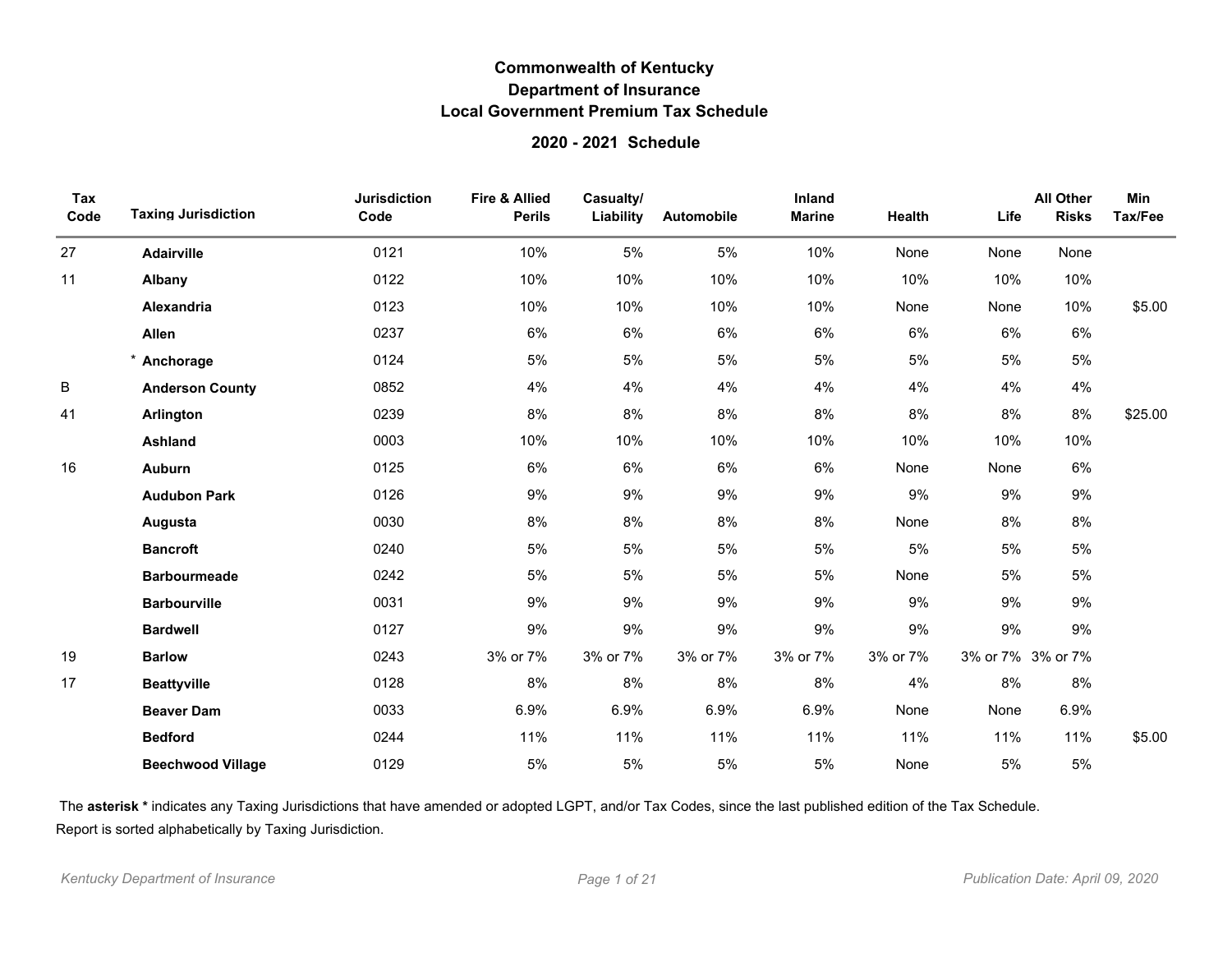### **2020 - 2021 Schedule**

| Tax<br>Code | <b>Taxing Jurisdiction</b> | <b>Jurisdiction</b><br>Code | <b>Fire &amp; Allied</b><br><b>Perils</b> | Casualty/<br>Liability | Automobile | Inland<br><b>Marine</b> | Health | Life         | <b>All Other</b><br><b>Risks</b> | Min<br>Tax/Fee |
|-------------|----------------------------|-----------------------------|-------------------------------------------|------------------------|------------|-------------------------|--------|--------------|----------------------------------|----------------|
| E           | <b>Bell County</b>         | 0856                        | 7%                                        | 7%                     | 7%         | 7%                      | None   | 7%           | None                             |                |
|             | <b>Bellemeade</b>          | 0247                        | 5%                                        | 5%                     | 5%         | 5%                      | None   | 5%           | 5%                               |                |
|             | <b>Bellevue</b>            | 0034                        | 10%                                       | 10%                    | 10%        | 10%                     | 10%    | 10%          | 10%                              |                |
|             | <b>Bellewood</b>           | 0248                        | 5%                                        | $5\%$                  | 5%         | 5%                      | 5%     | 5%           | 5%                               |                |
|             | <b>Benton</b>              | 0035                        | 7.5%                                      | 7.5%                   | 7.5%       | 7.5%                    | 7.5%   | \$18.75 Flat | 7.5%                             |                |
|             | <b>Berea</b>               | 0036                        | $6\%$                                     | $6\%$                  | $6\%$      | 6%                      | None   | 6%           | 6%                               |                |
|             | <b>Berry</b>               | 0249                        | 7.5%                                      | 7.5%                   | 7.5%       | 7.5%                    | 7.5%   | 7.5%         | 7.5%                             |                |
|             | <b>Blue Ridge Manor</b>    | 0251                        | 5%                                        | 5%                     | 5%         | 5%                      | 5%     | 5%           | 5%                               |                |
|             | <b>Bonnieville</b>         | 1026                        | 8%                                        | 8%                     | 8%         | 8%                      | 8%     | 8%           | 8%                               |                |
| 07          | <b>Bowling Green</b>       | 0004                        | 7%                                        | 2%                     | 2%         | 7%                      | 2%     | 2%           | 7%                               | \$5.00         |
|             | <b>Bradfordsville</b>      | 0254                        | 3%                                        | 3%                     | $3%$       | 3%                      | 3%     | 3%           | 3%                               |                |
|             | <b>Brandenburg</b>         | 0132                        | 8%                                        | 8%                     | $8\%$      | 8%                      | 8%     | 8%           | 8%                               |                |
| 30          | <b>Breckinridge County</b> | 0863                        | 5%                                        | 5%                     | 5%         | 5%                      | None   | 5%           | 5%                               |                |
|             | <b>Briarwood</b>           | 0256                        | 5%                                        | 5%                     | 5%         | 5%                      | 5%     | 5%           | 5%                               |                |
|             | <b>Brodhead</b>            | 0259                        | 6%                                        | 6%                     | 6%         | 6%                      | 6%     | 6%           | 6%                               |                |
|             | <b>Broeck Pointe</b>       | 0455                        | 5%                                        | 5%                     | 5%         | 5%                      | 5%     | 5%           | 5%                               |                |
|             | <b>Bromley</b>             | 0133                        | 10%                                       | 10%                    | 10%        | 10%                     | None   | None         | 10%                              |                |
|             | <b>Brooksville</b>         | 0134                        | 7%                                        | 7%                     | 7%         | 7%                      | 7%     | 7%           | 7%                               |                |
|             | <b>Brownsboro Farm</b>     | 0260                        | 5%                                        | 5%                     | 5%         | 5%                      | None   | 5%           | 5%                               |                |
|             | <b>Brownsboro Village</b>  | 1015                        | 5%                                        | 5%                     | 5%         | 5%                      | 5%     | 5%           | 5%                               |                |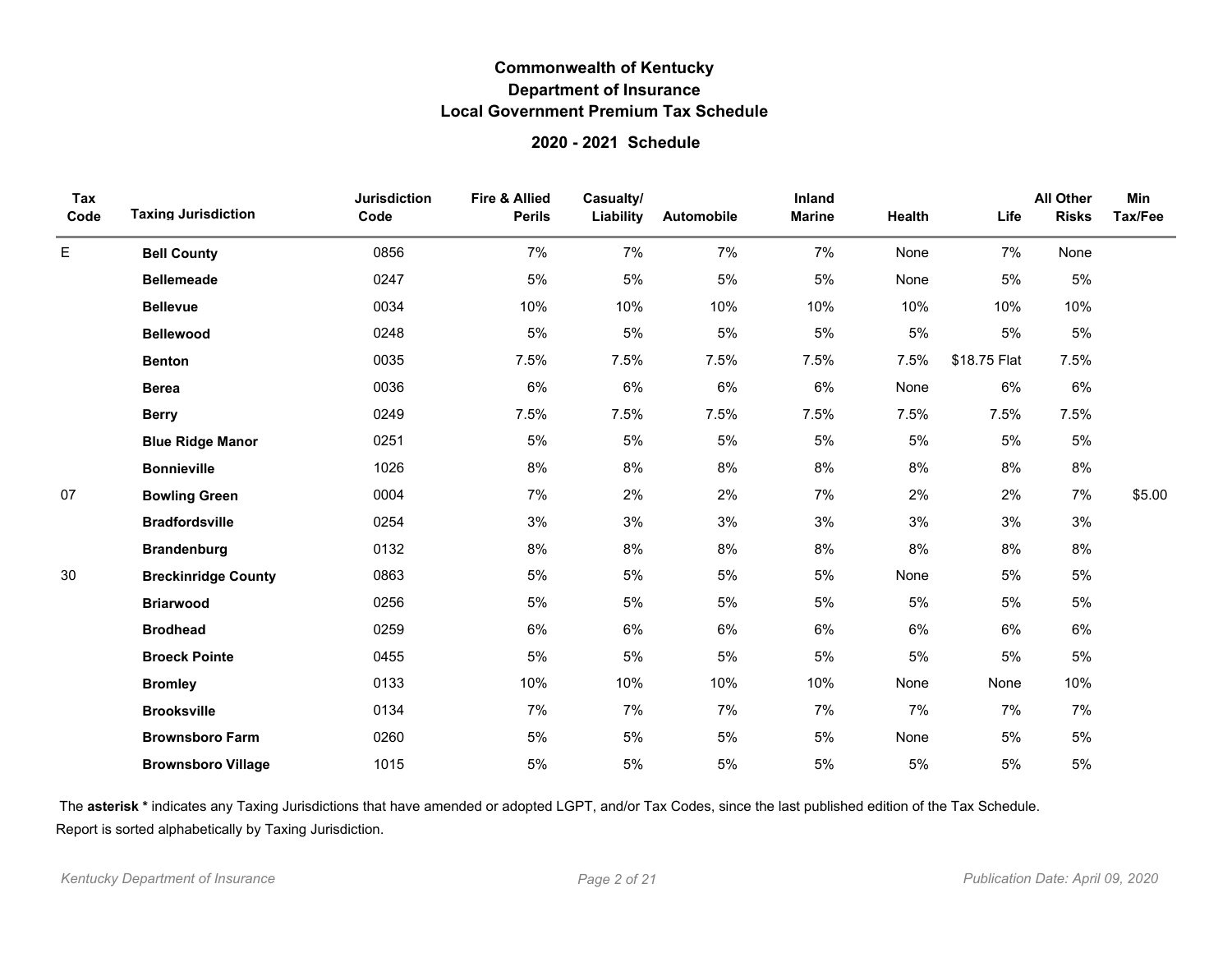### **2020 - 2021 Schedule**

| Tax<br>Code | <b>Taxing Jurisdiction</b> | <b>Jurisdiction</b><br>Code | <b>Fire &amp; Allied</b><br><b>Perils</b> | Casualty/<br>Liability | Automobile | Inland<br><b>Marine</b> | <b>Health</b> | Life | <b>All Other</b><br><b>Risks</b> | <b>Min</b><br>Tax/Fee |
|-------------|----------------------------|-----------------------------|-------------------------------------------|------------------------|------------|-------------------------|---------------|------|----------------------------------|-----------------------|
|             | <b>Brownsville</b>         | 0135                        | 7%                                        | 7%                     | 7%         | 7%                      | 7%            | 7%   | 7%                               |                       |
| Α           | <b>Bullitt County</b>      | 0864                        | 10%                                       | 10%                    | 10%        | 10%                     | None          | None | 10%                              |                       |
|             | <b>Burgin</b>              | 0136                        | 10%                                       | 10%                    | 10%        | 10%                     | 10%           | 10%  | 10%                              |                       |
|             | <b>Burkesville</b>         | 0137                        | 10%                                       | 10%                    | 10%        | 10%                     | 10%           | 10%  | 10%                              |                       |
|             | <b>Burnside</b>            | 0138                        | 9%                                        | 9%                     | 9%         | 9%                      | 9%            | 9%   | 9%                               | \$5.00                |
|             | <b>Butler</b>              | 0139                        | 10%                                       | 10%                    | 10%        | 10%                     | 10%           | 10%  | 10%                              |                       |
|             | Cadiz                      | 0140                        | 6%                                        | 6%                     | 6%         | 6%                      | 6%            | 6%   | 6%                               |                       |
|             | Calhoun                    | 0141                        | 12%                                       | 12%                    | 12%        | 12%                     | 12%           | 12%  | 12%                              |                       |
|             | California                 | 0264                        | 10%                                       | 10%                    | 10%        | 10%                     | None          | 10%  | 10%                              |                       |
|             | <b>Calvert City</b>        | 0037                        | 7%                                        | 7%                     | 7%         | 7%                      | 7%            | 7%   | 7%                               |                       |
|             | Cambridge                  | 0266                        | 5%                                        | 5%                     | 5%         | 5%                      | 5%            | 5%   | 5%                               |                       |
|             | <b>Campbell County</b>     | 0868                        | 10%                                       | 10%                    | 10%        | 10%                     | None          | None | 10%                              |                       |
|             | Campbellsburg              | 0142                        | 12%                                       | 12%                    | 12%        | 12%                     | 12%           | 12%  | 12%                              | \$5.00                |
|             | Campbellsville             | 0011                        | 10%                                       | 10%                    | 10%        | 10%                     | 10%           | 2%   | 10%                              |                       |
|             | Campton                    | 0267                        | 8%                                        | 8%                     | 8%         | 8%                      | None          | None | 8%                               |                       |
|             | Caneyville                 | 0268                        | 5.2%                                      | 5.2%                   | 5.2%       | 5.2%                    | None          | None | None                             | \$5.00                |
|             | Carlisle                   | 0038                        | 7.5%                                      | 7.5%                   | 7.5%       | 7.5%                    | 7.5%          | 7.5% | 7.5%                             | \$5.00                |
|             | <b>Carlisle County</b>     | 1035                        | 4%                                        | 4%                     | 4%         | 4%                      | 4%            | 4%   | 4%                               |                       |
|             | <b>Carrollton</b>          | 0039                        | 8%                                        | 8%                     | 8%         | 8%                      | 8%            | 8%   | 8%                               |                       |
|             | <b>Carter County</b>       | 0870                        | 9%                                        | 9%                     | 9%         | 9%                      | None          | None | 9%                               |                       |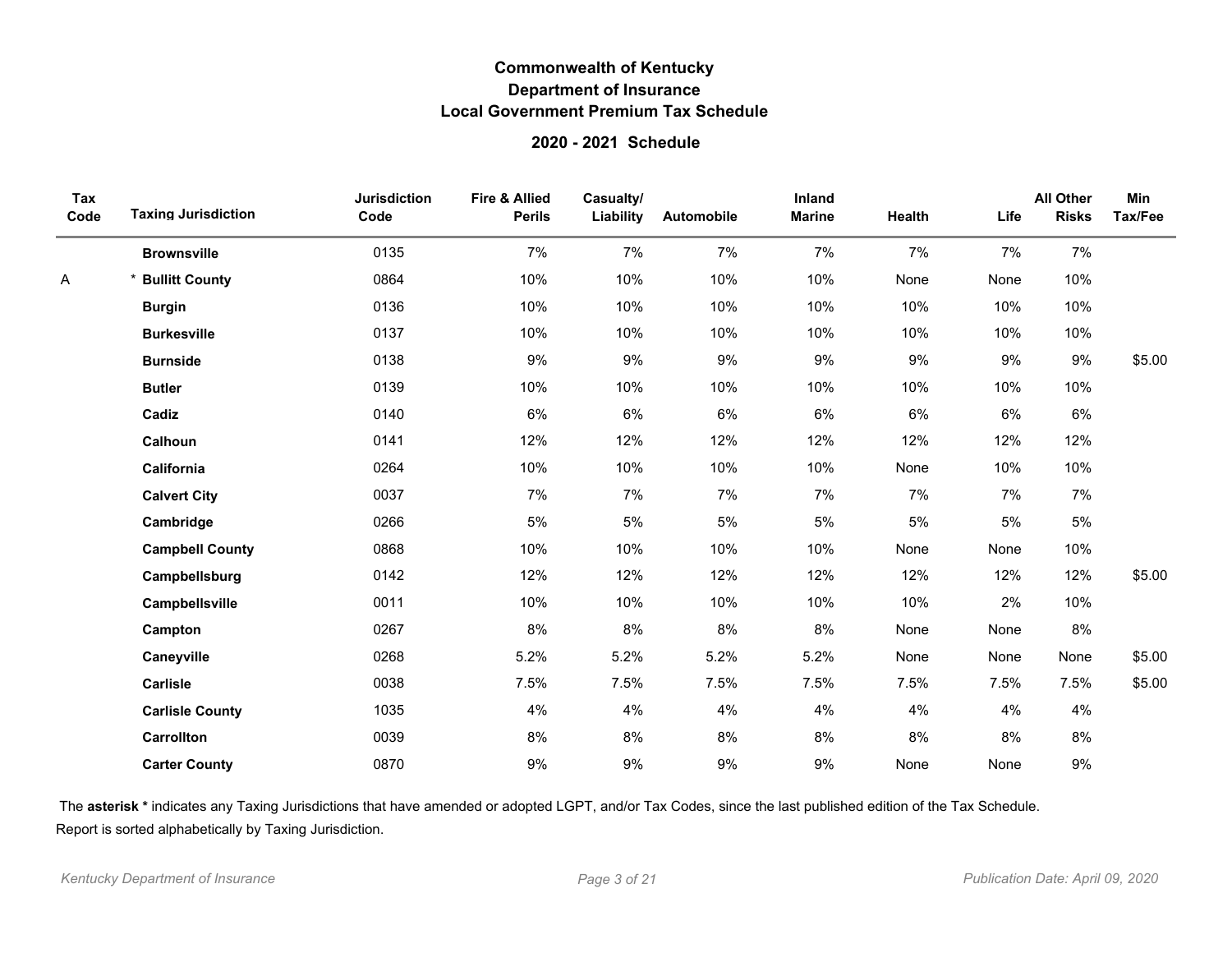### **2020 - 2021 Schedule**

| Tax<br>Code | <b>Taxing Jurisdiction</b> | <b>Jurisdiction</b><br>Code | <b>Fire &amp; Allied</b><br><b>Perils</b> | Casualty/<br>Liability | Automobile | Inland<br><b>Marine</b> | <b>Health</b> | Life | <b>All Other</b><br><b>Risks</b> | Min<br>Tax/Fee |
|-------------|----------------------------|-----------------------------|-------------------------------------------|------------------------|------------|-------------------------|---------------|------|----------------------------------|----------------|
|             | <b>Casey County</b>        | 0872                        | 6%                                        | 6%                     | 6%         | 6%                      | None          | None | 6%                               |                |
|             | Catlettsburg               | 0040                        | 16%                                       | 16%                    | 16%        | 16%                     | 16%           | 16%  | 16%                              | \$5.00         |
|             | <b>Cave City</b>           | 0143                        | 8%                                        | 8%                     | $8\%$      | 8%                      | $8\%$         | 8%   | None                             |                |
|             | <b>Centertown</b>          | 0272                        | 6%                                        | 6%                     | $6\%$      | 6%                      | None          | None | 6%                               |                |
| 09          | <b>Central City</b>        | 0041                        | 8%                                        | 8%                     | $8\%$      | 8%                      | 8%            | 8%   | 8%                               |                |
|             | <b>Clark County</b>        | 0994                        | 4%                                        | 4%                     | 4%         | 4%                      | None          | None | 4%                               |                |
|             | Clarkson                   | 0276                        | 5%                                        | 5%                     | 5%         | 5%                      | 5%            | 5%   | 5%                               | \$5.00         |
|             | Clay                       | 0144                        | 8%                                        | 8%                     | 8%         | 8%                      | None          | None | 8%                               |                |
|             | <b>Clay City</b>           | 0145                        | 5%                                        | 5%                     | 5%         | 5%                      | None          | None | None                             |                |
| 24          | Cloverport                 | 0147                        | $9\%$                                     | 9%                     | 9%         | 9%                      | 9%            | None | 9%                               | \$5.00         |
|             | <b>Coal Run Village</b>    | 1011                        | 4%                                        | 4%                     | 4%         | 4%                      | None          | 4%   | 4%                               |                |
|             | <b>Cold Spring</b>         | 0148                        | 10%                                       | 10%                    | 10%        | 10%                     | None          | None | 10%                              |                |
|             | Coldstream                 | 0447                        | 5%                                        | $5\%$                  | $5\%$      | $5\%$                   | 5%            | 5%   | 5%                               |                |
|             | Columbia                   | 0042                        | 10%                                       | 10%                    | 10%        | 10%                     | 10%           | 10%  | 10%                              |                |
|             | Corbin                     | 0012                        | 9%                                        | 9%                     | $9\%$      | 9%                      | 9%            | 9%   | $9\%$                            |                |
|             | Corinth                    | 0279                        | 10%                                       | 10%                    | 10%        | 10%                     | 10%           | 10%  | 10%                              |                |
|             | Corydon                    | 0150                        | 12%                                       | 12%                    | 12%        | 12%                     | 12%           | 12%  | 12%                              |                |
| 44          | Covington                  | 0005                        | 12%                                       | 12%                    | 12%        | 12%                     | 12%           | 12%  | 12%                              |                |
|             | <b>Crab Orchard</b>        | 0280                        | 9%                                        | 9%                     | 9%         | $9\%$                   | 9%            | 9%   | $9\%$                            |                |
|             | <b>Creekside</b>           | 0458                        | 5.8%                                      | 5.8%                   | 5.8%       | 5.8%                    | 5.8%          | 5.8% | 5.8%                             |                |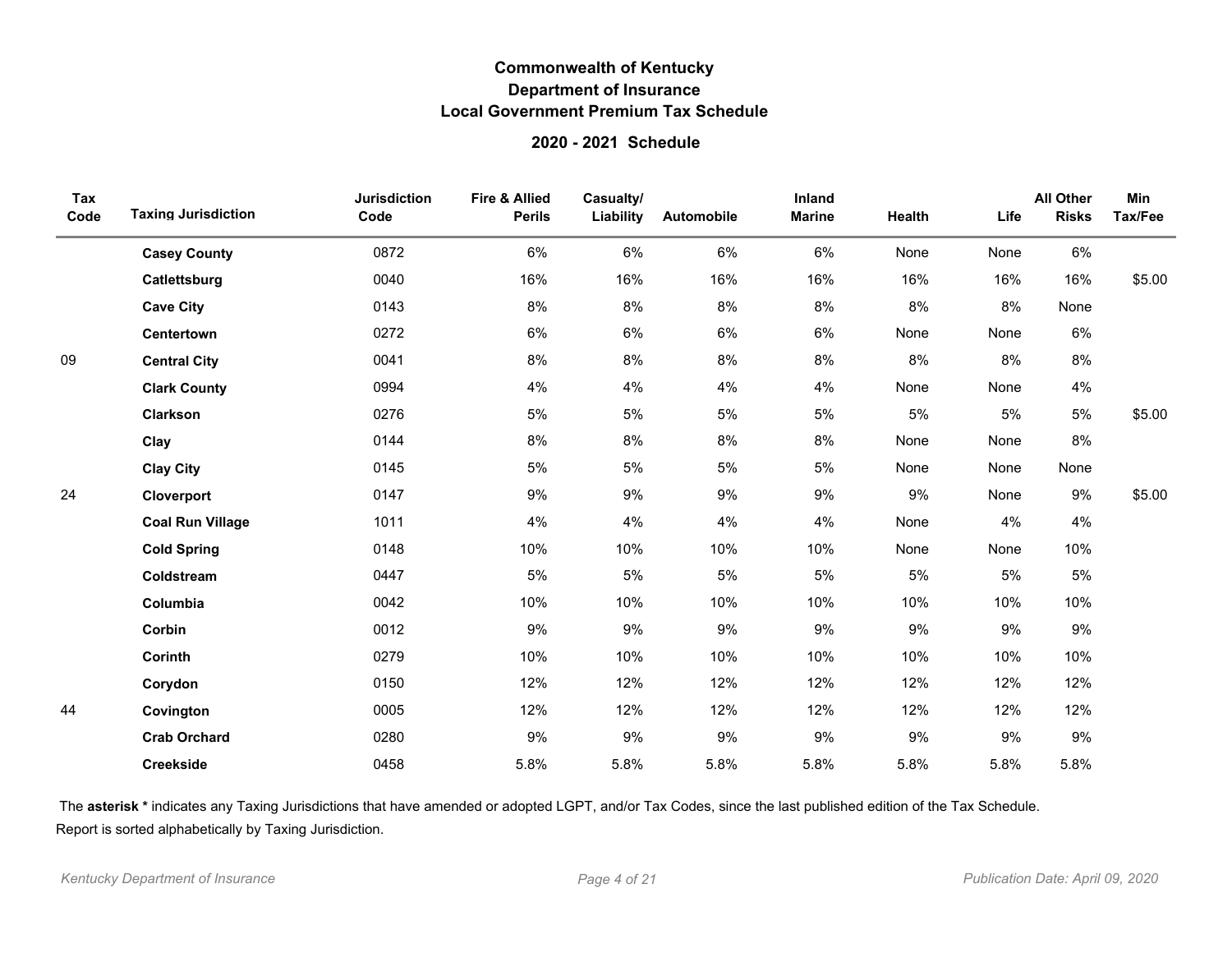### **2020 - 2021 Schedule**

| Tax<br>Code | <b>Taxing Jurisdiction</b> | <b>Jurisdiction</b><br>Code | <b>Fire &amp; Allied</b><br><b>Perils</b> | Casualty/<br>Liability | Automobile | Inland<br><b>Marine</b> | Health | Life | <b>All Other</b><br><b>Risks</b> | <b>Min</b><br>Tax/Fee |
|-------------|----------------------------|-----------------------------|-------------------------------------------|------------------------|------------|-------------------------|--------|------|----------------------------------|-----------------------|
|             | <b>Crescent Springs</b>    | 0151                        | 5%                                        | 5%                     | 5%         | 5%                      | 5%     | 10%  | 5%                               |                       |
|             | <b>Crestview</b>           | 0282                        | 10%                                       | 10%                    | 10%        | 10%                     | None   | None | 10%                              |                       |
| J           | <b>Crestwood</b>           | 0284                        | 10%                                       | 10%                    | 10%        | 10%                     | 10%    | 10%  | 10%                              |                       |
| 14          | Crittenden                 | 0285                        | 9%                                        | 9%                     | $9\%$      | 9%                      | $9\%$  | 9%   | 9%                               |                       |
|             | <b>Crittenden County</b>   | 1007                        | 2%                                        | 2%                     | 2%         | 2%                      | None   | None | 2%                               |                       |
|             | Crofton                    | 0153                        | 10%                                       | 10%                    | 10%        | 10%                     | 10%    | 10%  | 10%                              |                       |
|             | Crossgate                  | 0286                        | 5%                                        | 5%                     | 5%         | 5%                      | 5%     | 5%   | 5%                               |                       |
|             | <b>Cumberland</b>          | 0043                        | 8%                                        | 8%                     | 8%         | 8%                      | $8\%$  | 8%   | $8\%$                            |                       |
|             | Cynthiana                  | 0044                        | 6%                                        | 6%                     | 6%         | 6%                      | 6%     | 6%   | 6%                               |                       |
|             | * Danville                 | 0013                        | 10%                                       | 10%                    | 10%        | 10%                     | None   | 10%  | 10%                              |                       |
| $E-12$      | <b>Daviess County</b>      | 0879                        | 8.9%                                      | 8.9%                   | 8.9%       | 8.9%                    | 4.9%   | None | None                             |                       |
| Α           | <b>Dawson Springs</b>      | 0045                        | 10%                                       | 10%                    | 10%        | 10%                     | 5%     | 5%   | 10%                              |                       |
| 01          | <b>Dayton</b>              | 0046                        | 11%                                       | 11%                    | 11%        | 11%                     | None   | None | 11%                              |                       |
|             | Dixon                      | 0288                        | 5%                                        | 5%                     | 5%         | 5%                      | 5%     | 5%   | 5%                               |                       |
|             | <b>Douglass Hills</b>      | 0047                        | 5%                                        | 5%                     | 5%         | 5%                      | None   | 5%   | 5%                               |                       |
|             | <b>Dover</b>               | 0289                        | 7%                                        | 7%                     | 7%         | 7%                      | 7%     | 7%   | 7%                               |                       |
|             | <b>Druid Hills</b>         | 0290                        | 5%                                        | 5%                     | 5%         | 5%                      | 5%     | 5%   | 5%                               |                       |
|             | Dry Ridge                  | 0156                        | 8.5%                                      | 8.5%                   | 8.5%       | 8.5%                    | 8.5%   | 8.5% | 8.5%                             |                       |
|             | Earlington                 | 0048                        | 10%                                       | 10%                    | 10%        | 10%                     | 10%    | 10%  | 10%                              |                       |
|             | Eddyville                  | 0157                        | 10%                                       | 10%                    | 5%         | 10%                     | None   | None | 10%                              | \$5.00                |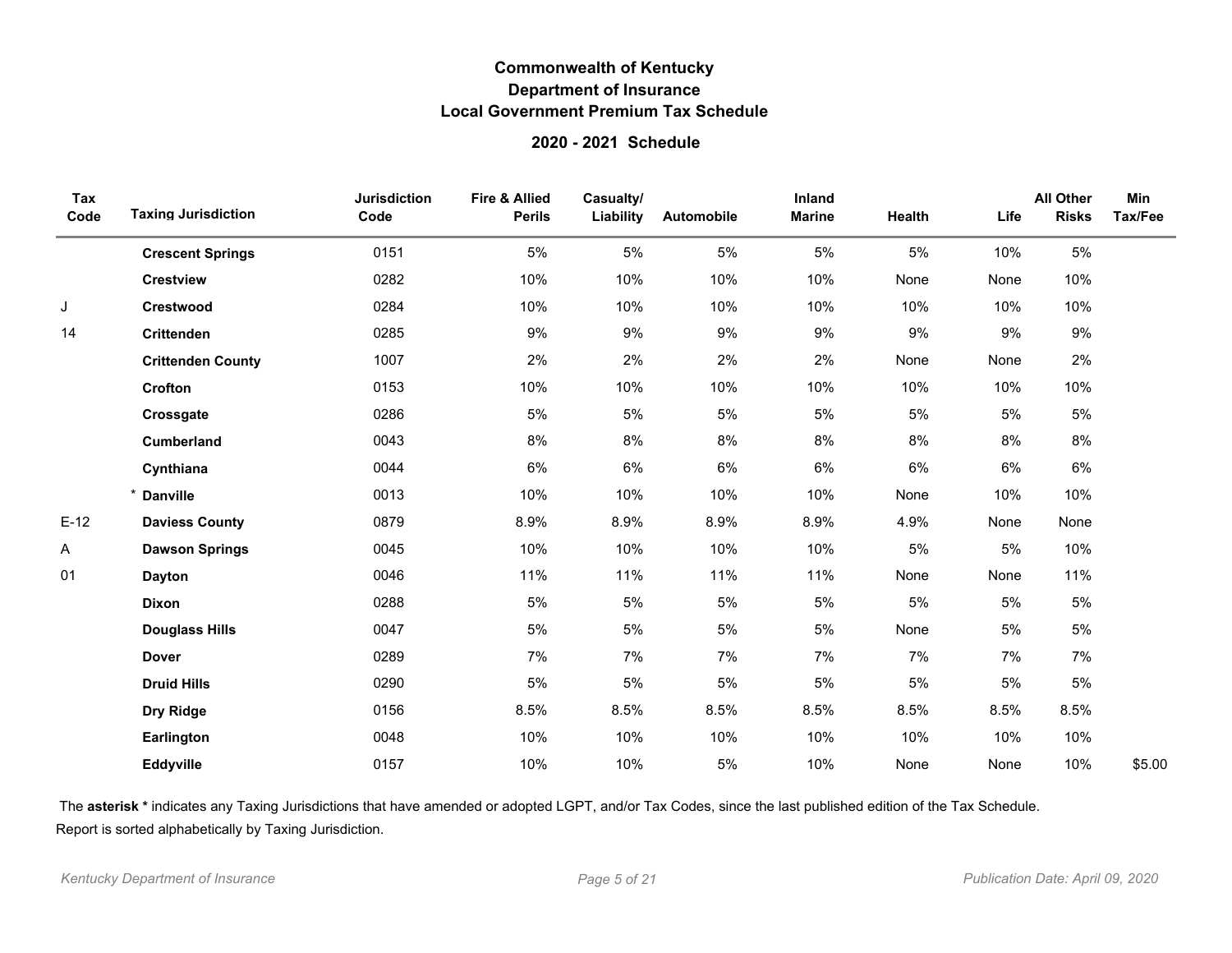### **2020 - 2021 Schedule**

| Tax<br>Code | <b>Taxing Jurisdiction</b> | <b>Jurisdiction</b><br>Code | <b>Fire &amp; Allied</b><br><b>Perils</b> | Casualty/<br>Liability | Automobile | Inland<br><b>Marine</b> | Health | Life         | <b>All Other</b><br><b>Risks</b> | Min<br>Tax/Fee |
|-------------|----------------------------|-----------------------------|-------------------------------------------|------------------------|------------|-------------------------|--------|--------------|----------------------------------|----------------|
|             | Edmonton                   | 0158                        | 7%                                        | 7%                     | 7%         | 7%                      | 7%     | 7%           | 7%                               |                |
| Α           | <b>Ekron</b>               | 0292                        | 3%                                        | 3%                     | 3%         | 3%                      | 3%     | 10%          | 3%                               |                |
|             | Elizabethtown              | 0050                        | 8%                                        | 8%                     | 8%         | 8%                      | None   | None         | 8%                               |                |
|             | <b>Elkhorn City</b>        | 0051                        | 3%                                        | 3%                     | 3%         | 3%                      | None   | 3%           | 3%                               |                |
|             | <b>Elkton</b>              | 0052                        | 8%                                        | 8%                     | $8\%$      | 8%                      | None   | None         | 8%                               | \$10.00        |
|             | <b>Elliott County</b>      | 0999                        | 6%                                        | $6\%$                  | 6%         | 6%                      | None   | None         | 6%                               |                |
|             | <b>Elsmere</b>             | 0053                        | 10%                                       | 10%                    | 10%        | 10%                     | 10%    | 10%          | 10%                              |                |
|             | <b>Eminence</b>            | 0054                        | 10%                                       | 10%                    | 10%        | 10%                     | 10%    | 10%          | 10%                              |                |
|             | * Erlanger                 | 0014                        | 9.75%                                     | 9.75%                  | 9.75%      | 9.75%                   | 9.75%  | 9.75%        | 9.75%                            |                |
|             | <b>Evarts</b>              | 0159                        | 10%                                       | 10%                    | 10%        | 10%                     | 10%    | 10%          | 10%                              |                |
|             | Ewing                      | 1002                        | 6%                                        | 6%                     | 6%         | 6%                      | None   | 6%           | 6%                               |                |
|             | <b>Falmouth</b>            | 0055                        | 10%                                       | 10%                    | 10%        | 10%                     | 10%    | 10%          | 10%                              |                |
|             | Ferguson                   | 1034                        | 6.32%                                     | 6.32%                  | 6.32%      | 6.32%                   | 6.32%  | 8%           | 6.32%                            |                |
|             | <b>Fincastle</b>           | 0297                        | 5%                                        | 5%                     | 5%         | 5%                      | 5%     | 5%           | 5%                               |                |
|             | <b>Flatwoods</b>           | 0015                        | 8%                                        | 8%                     | 8%         | 8%                      | None   | \$25.00 Flat | 8%                               | \$5.00         |
| 36          | <b>Fleming County</b>      | 1005                        | 6%                                        | 6%                     | 6%         | 6%                      | None   | 6%           | 6%                               |                |
|             | <b>Fleming-Neon</b>        | 0161                        | 5%                                        | 5%                     | 5%         | 5%                      | 5%     | 5%           | 5%                               |                |
| K           | Flemingsburg               | 0056                        | 6%                                        | 6%                     | 6%         | 6%                      | 6%     | 6%           | 6%                               | \$10.00        |
|             | <b>Florence</b>            | 0016                        | 5%                                        | 5%                     | 5%         | 5%                      | 5%     | 5%           | 5%                               |                |
| A           | <b>Floyd County</b>        | 1029                        | 4%                                        | 4%                     | 4%         | 4%                      | 4%     | 4%           | 4%                               | \$10.00        |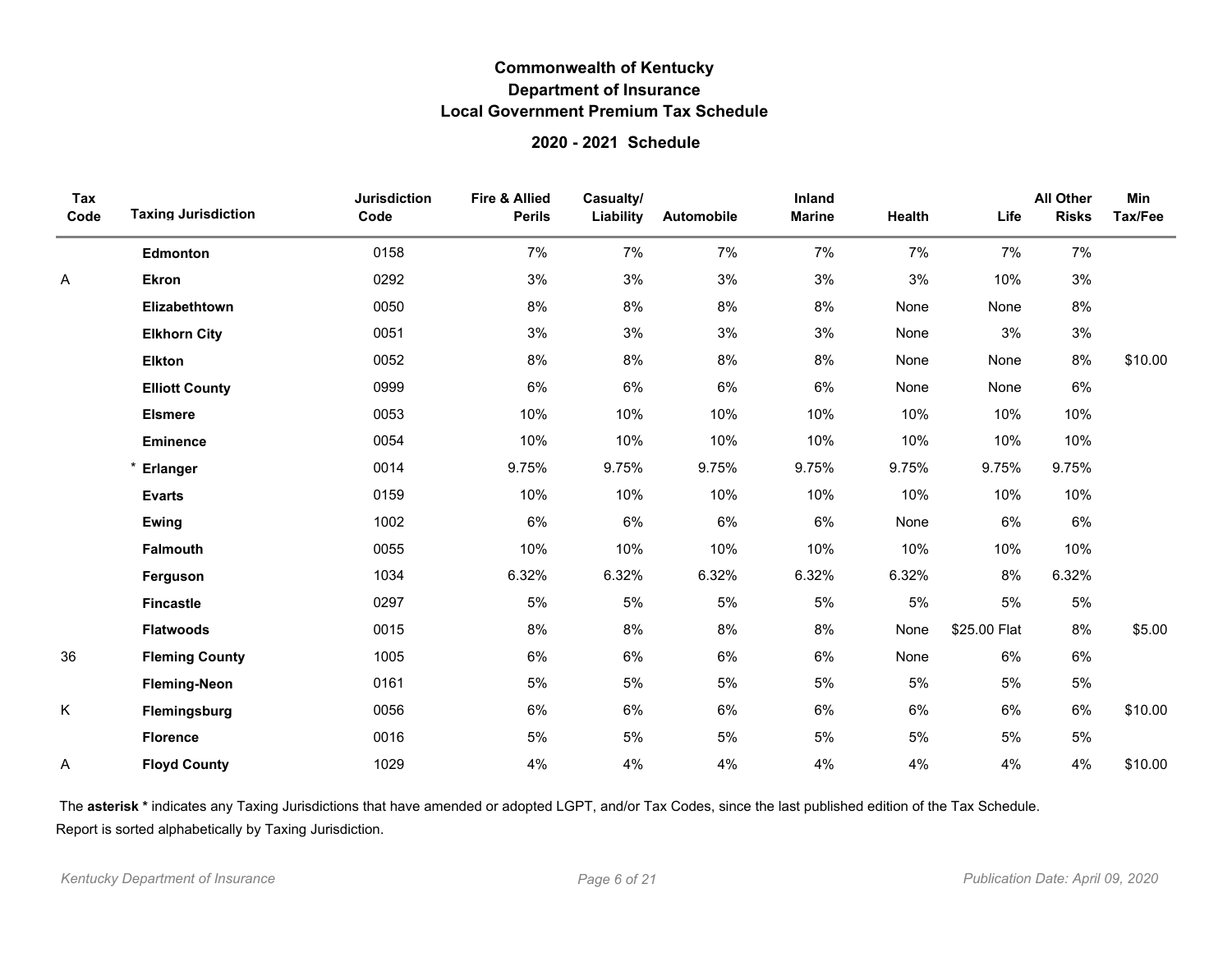### **2020 - 2021 Schedule**

| Tax<br>Code | <b>Taxing Jurisdiction</b> | <b>Jurisdiction</b><br>Code | <b>Fire &amp; Allied</b><br><b>Perils</b> | Casualty/<br>Liability | Automobile | Inland<br><b>Marine</b> | <b>Health</b> | Life | <b>All Other</b><br><b>Risks</b> | <b>Min</b><br>Tax/Fee |
|-------------|----------------------------|-----------------------------|-------------------------------------------|------------------------|------------|-------------------------|---------------|------|----------------------------------|-----------------------|
|             | Fordsville                 | 0298                        | 8%                                        | 8%                     | 8%         | 8%                      | 8%            | 8%   | $8\%$                            |                       |
|             | <b>Forest Hills</b>        | 0299                        | 5%                                        | 5%                     | 5%         | 5%                      | $5\%$         | 5%   | 5%                               |                       |
| Н           | <b>Fort Mitchell</b>       | 0057                        | 7%                                        | 7%                     | 7%         | 7%                      | 7%            | 7%   | 7%                               |                       |
|             | <b>Fort Thomas</b>         | 0058                        | 10%                                       | 10%                    | 10%        | 10%                     | 10%           | 10%  | 10%                              |                       |
| $\sf P$     | <b>Fort Wright</b>         | 0059                        | 8%                                        | 8%                     | 8%         | 8%                      | None          | 8%   | 8%                               |                       |
|             | <b>Fountain Run</b>        | 0301                        | 5%                                        | 5%                     | 5%         | 5%                      | 5%            | 5%   | 5%                               |                       |
| Α           | * Fox Chase                | 0967                        | 5%                                        | 5%                     | 5%         | 5%                      | None          | None | $5\%$                            |                       |
|             | <b>Frankfort</b>           | 0006                        | 6%                                        | 6%                     | 6%         | 6%                      | 6%            | 6%   | 6%                               |                       |
|             | <b>Franklin</b>            | 0060                        | 9%                                        | 9%                     | 9%         | 9%                      | 9%            | 9%   | 9%                               |                       |
|             | <b>Franklin County</b>     | 0886                        | 6%                                        | 6%                     | 6%         | 6%                      | None          | 6%   | 6%                               |                       |
|             | Fredonia                   | 0162                        | $6\%$                                     | 6%                     | 6%         | 6%                      | None          | None | 6%                               |                       |
| Α           | Frenchburg                 | 0302                        | 5%                                        | 5%                     | 5%         | 5%                      | 5%            | 5%   | $5\%$                            |                       |
| B           | <b>Fulton</b>              | 1037                        | 3%                                        | 3%                     | 3%         | 3%                      | $3%$          | 3%   | 3%                               |                       |
| <b>B-04</b> | <b>Fulton County</b>       | 0887                        | 3%                                        | 3%                     | 3%         | 3%                      | None          | 3%   | 3%                               | \$10.00               |
|             | <b>Gamaliel</b>            | 0303                        | 7%                                        | 7%                     | 7%         | 7%                      | 7%            | 7%   | 7%                               |                       |
|             | Georgetown                 | 0062                        | 5%                                        | 5%                     | 5%         | 5%                      | 5%            | 5%   | $5\%$                            |                       |
|             | Ghent                      | 1003                        | 5%                                        | 5%                     | 5%         | 5%                      | 5%            | 5%   | 5%                               |                       |
|             | Glasgow                    | 0017                        | 5%                                        | 5%                     | 5%         | 5%                      | 2%            | 2%   | 5%                               |                       |
|             | <b>Glencoe</b>             | 0309                        | 6%                                        | 6%                     | 6%         | 6%                      | 6%            | 6%   | 6%                               |                       |
|             | Glenview                   | 0464                        | 5%                                        | 5%                     | 5%         | 5%                      | 5%            | 5%   | 5%                               |                       |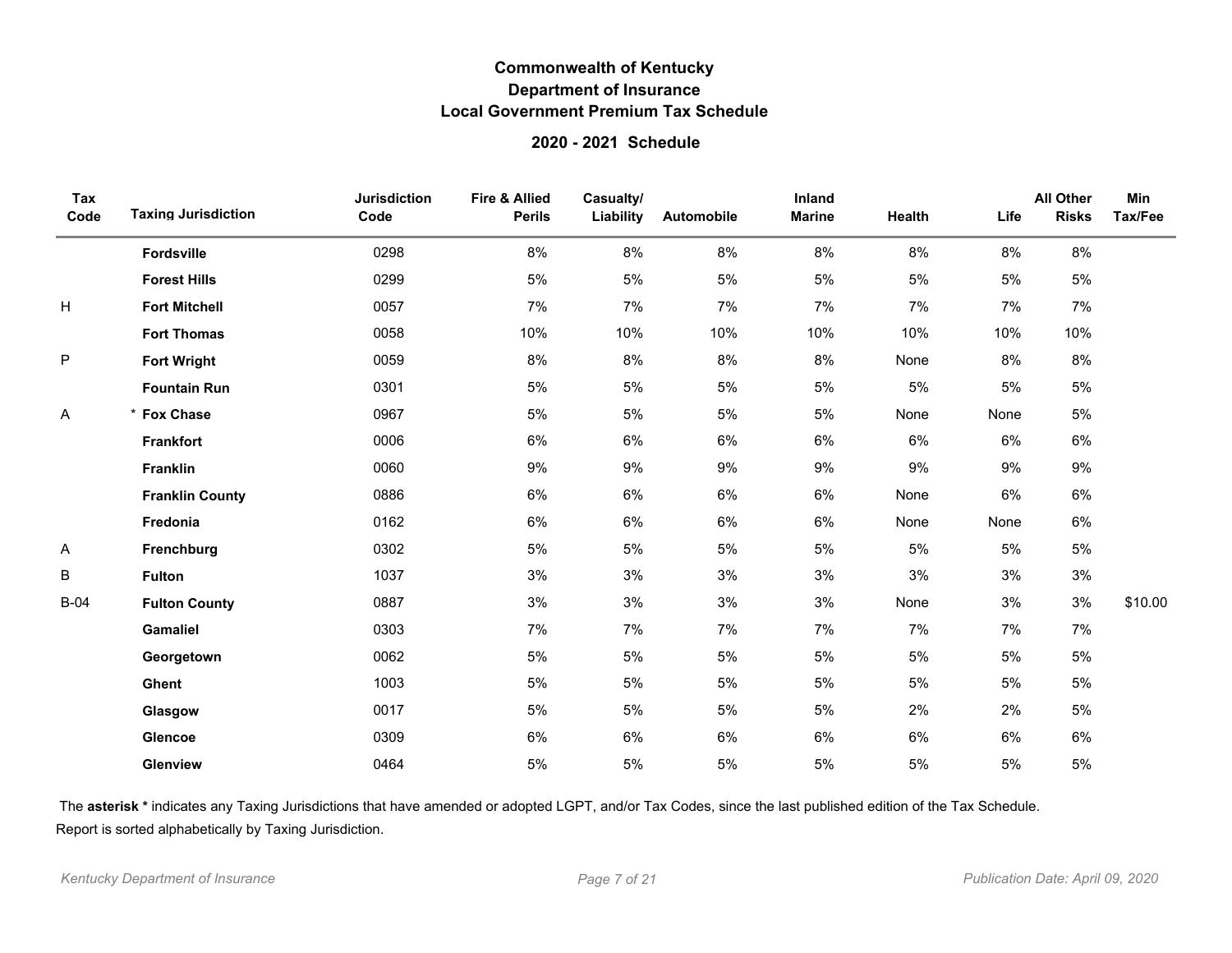### **2020 - 2021 Schedule**

| Tax<br>Code | <b>Taxing Jurisdiction</b> | <b>Jurisdiction</b><br>Code | Fire & Allied<br><b>Perils</b> | Casualty/<br>Liability | Automobile | <b>Inland</b><br><b>Marine</b> | Health | Life  | <b>All Other</b><br><b>Risks</b> | Min<br>Tax/Fee |
|-------------|----------------------------|-----------------------------|--------------------------------|------------------------|------------|--------------------------------|--------|-------|----------------------------------|----------------|
|             | <b>Glenview Hills</b>      | 0307                        | 5%                             | 5%                     | 5%         | 5%                             | None   | 5%    | 5%                               |                |
|             | <b>Glenview Manor</b>      | 0308                        | 5%                             | 5%                     | 5%         | 5%                             | None   | None  | None                             |                |
|             | <b>Goose Creek</b>         | 0310                        | 10%                            | 10%                    | 10%        | 10%                            | None   | 10%   | 10%                              |                |
|             | Goshen                     | 0451                        | 10%                            | 10%                    | 10%        | 10%                            | None   | 10%   | 10%                              |                |
|             | <b>Graymoor-Devondale</b>  | 0312                        | 5%                             | 5%                     | 5%         | 5%                             | None   | 5%    | 5%                               |                |
|             | Grayson                    | 0063                        | 10.5%                          | 10.5%                  | 10.5%      | 10.5%                          | None   | None  | 10.5%                            |                |
| 48-43       | <b>Green County</b>        | 1025                        | 3%                             | 3%                     | 3%         | 3%                             | None   | None  | 3%                               |                |
|             | <b>Green Spring</b>        | 0313                        | 5.75%                          | 5.75%                  | 5.75%      | 5.75%                          | None   | 5.75% | 5.75%                            |                |
|             | Greensburg                 | 0164                        | 10%                            | 10%                    | 10%        | 10%                            | None   | 10%   | 10%                              |                |
|             | Greenup                    | 0165                        | 8%                             | 8%                     | 8%         | 8%                             | None   | None  | None                             | \$5.00         |
|             | Greenville                 | 0064                        | 11%                            | 11%                    | 11%        | 11%                            | 11%    | 11%   | 11%                              |                |
|             | Guthrie                    | 0166                        | 8%                             | 8%                     | 8%         | $8\%$                          | None   | 5%    | $8\%$                            |                |
|             | Hanson                     | 0314                        | 10%                            | 10%                    | 10%        | 10%                            | None   | 10%   | 10%                              |                |
|             | Hardinsburg                | 0168                        | 6%                             | 6%                     | 6%         | 6%                             | 6%     | None  | 6%                               |                |
|             | Harlan                     | 0065                        | 8%                             | 8%                     | 8%         | 8%                             | None   | 8%    | 8%                               |                |
|             | Harrodsburg                | 0066                        | 10%                            | 10%                    | 10%        | 10%                            | 10%    | 10%   | 10%                              |                |
|             | <b>Hartford</b>            | 0169                        | 10%                            | 10%                    | 10%        | 10%                            | 10%    | 10%   | 10%                              |                |
|             | Hawesville                 | 0974                        | 8%                             | 8%                     | 8%         | 8%                             | 8%     | None  | 8%                               |                |
|             | Hazard                     | 0018                        | 5%                             | 5%                     | 5%         | 5%                             | 5%     | 5%    | 5%                               |                |
| A           | <b>Hebron Estates</b>      | 0981                        | 5%                             | 5%                     | 5%         | 5%                             | None   | None  | 5%                               |                |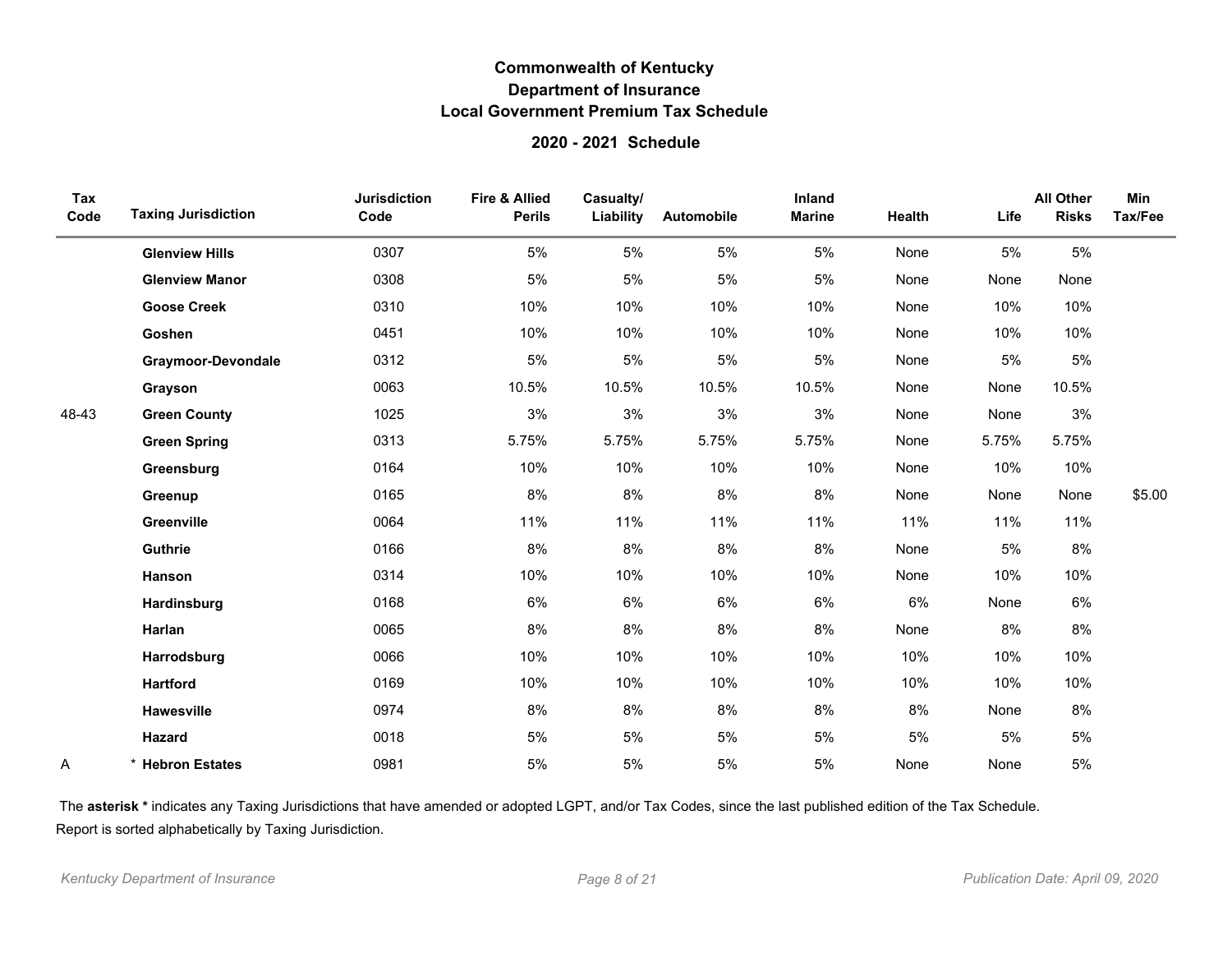### **2020 - 2021 Schedule**

| Tax<br>Code | <b>Taxing Jurisdiction</b> | <b>Jurisdiction</b><br>Code | <b>Fire &amp; Allied</b><br><b>Perils</b> | Casualty/<br>Liability | Automobile | Inland<br><b>Marine</b> | Health | Life  | <b>All Other</b><br><b>Risks</b> | Min<br>Tax/Fee |
|-------------|----------------------------|-----------------------------|-------------------------------------------|------------------------|------------|-------------------------|--------|-------|----------------------------------|----------------|
| 52          | * Henderson                | 0019                        | 11%                                       | 11%                    | 11%        | 11%                     | 11%    | 11%   | 11%                              | \$5.00         |
| A           | <b>Henderson County</b>    | 0900                        | 9.75%                                     | 9.75%                  | 9.75%      | 9.75%                   | 9.75%  | 9.75% | 9.75%                            |                |
|             | <b>Heritage Creek</b>      | 0996                        | 5%                                        | 5%                     | 5%         | 5%                      | None   | 5%    | 5%                               |                |
| B           | $\star$<br>Hickman         | 0067                        | 4%                                        | 4%                     | 4%         | 4%                      | 4%     | None  | 4%                               |                |
|             | <b>Hickory Hill</b>        | 0444                        | 5%                                        | 5%                     | 5%         | 5%                      | None   | 5%    | 5%                               |                |
|             | <b>Highland Heights</b>    | 0171                        | 10%                                       | 10%                    | 10%        | 10%                     | None   | None  | 10%                              |                |
|             | <b>Hills And Dales</b>     | 0448                        | 5%                                        | 5%                     | 5%         | 5%                      | None   | 5%    | 5%                               |                |
| Α           | * Hillview                 | 1020                        | 7%                                        | 7%                     | 7%         | 7%                      | None   | None  | 7%                               |                |
| Α           | Hindman                    | 0172                        | 3%                                        | 3%                     | 3%         | 3%                      | None   | 3%    | 3%                               |                |
| 47          | Hodgenville                | 0069                        | 10%                                       | 10%                    | 10%        | 10%                     | 10%    | 10%   | 10%                              |                |
|             | <b>Hollow Creek</b>        | 0318                        | 5%                                        | 5%                     | 5%         | 5%                      | 5%     | 5%    | 5%                               |                |
| Α           | <b>Hopkins County</b>      | 0903                        | 10%                                       | 10%                    | 10%        | 10%                     | None   | 10%   | 10%                              |                |
|             | Hopkinsville               | 0020                        | 8.5%                                      | 8.5%                   | 8.5%       | 8.5%                    | 8.5%   | 8.5%  | 8.5%                             |                |
|             | <b>Horse Cave</b>          | 0173                        | 8%                                        | 8%                     | 8%         | 8%                      | 8%     | 8%    | 8%                               |                |
|             | <b>Houston Acres</b>       | 0321                        | 7%                                        | 7%                     | 7%         | 7%                      | None   | 7%    | 7%                               |                |
| Α           | * Hunters Hollow           | 0969                        | 5%                                        | 5%                     | 5%         | 5%                      | None   | None  | 5%                               |                |
|             | Hurstbourne                | 0449                        | 8%                                        | 8%                     | 8%         | 8%                      | None   | 8%    | 8%                               |                |
|             | <b>Hurstbourne Acres</b>   | 0322                        | 5%                                        | 5%                     | 5%         | 5%                      | 5%     | 5%    | 5%                               |                |
|             | <b>Hustonville</b>         | 0174                        | 6%                                        | 6%                     | 6%         | 6%                      | None   | None  | 6%                               |                |
|             | Hyden                      | 0323                        | 4%                                        | 4%                     | 4%         | 4%                      | 4%     | 4%    | 4%                               |                |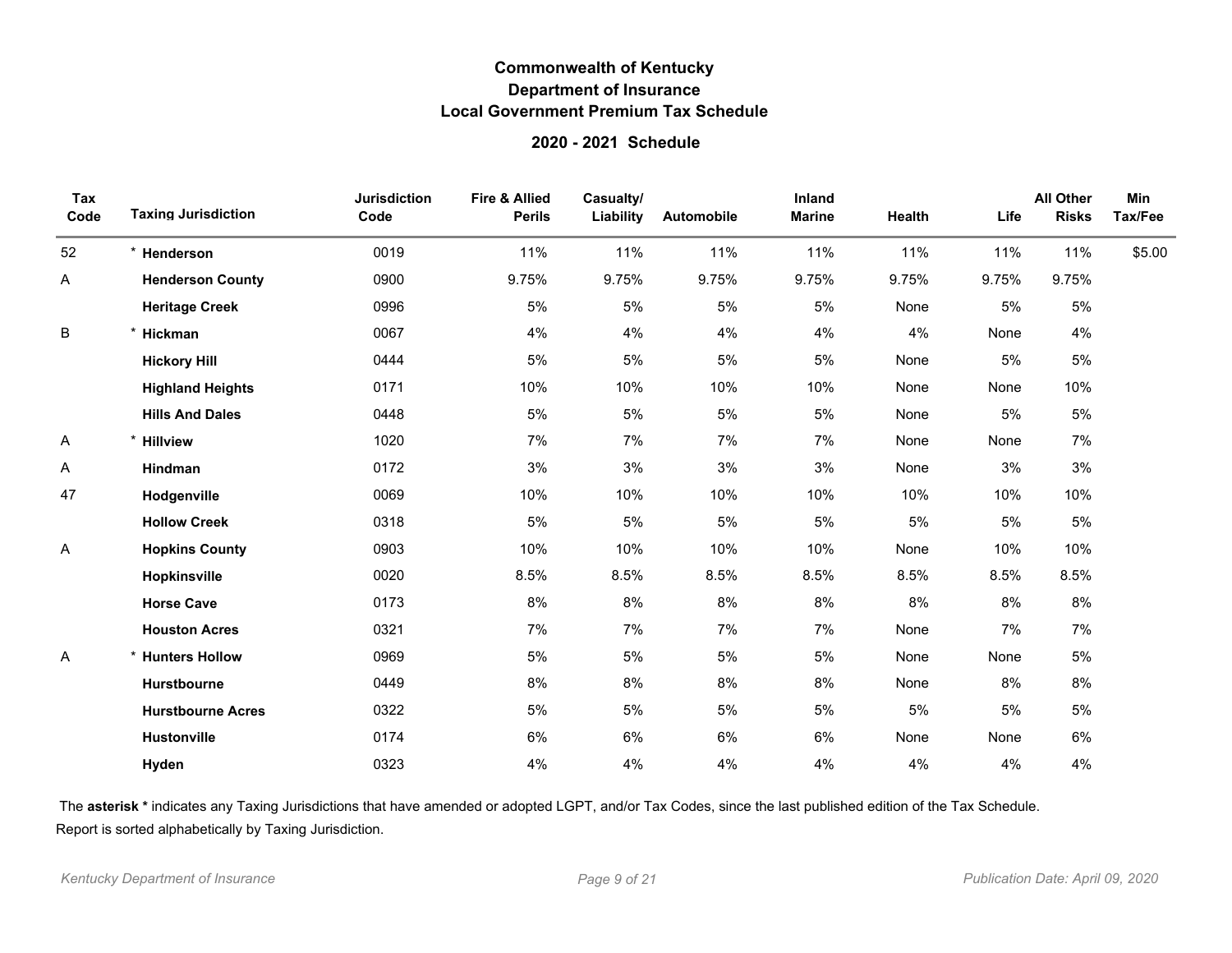### **2020 - 2021 Schedule**

| Tax<br>Code | <b>Taxing Jurisdiction</b> | <b>Jurisdiction</b><br>Code | <b>Fire &amp; Allied</b><br><b>Perils</b> | Casualty/<br>Liability | Automobile | Inland<br><b>Marine</b> | Health | Life | <b>All Other</b><br><b>Risks</b> | Min<br>Tax/Fee |
|-------------|----------------------------|-----------------------------|-------------------------------------------|------------------------|------------|-------------------------|--------|------|----------------------------------|----------------|
|             | <b>Indian Hills</b>        | 0176                        | 5%                                        | 5%                     | 5%         | 5%                      | 5%     | 5%   | 5%                               |                |
|             | Irvine                     | 0070                        | 10%                                       | 10%                    | 10%        | 10%                     | None   | 10%  | 10%                              | \$5.00         |
|             | Irvington                  | 0177                        | 10%                                       | 10%                    | 10%        | 10%                     | 10%    | 10%  | 10%                              |                |
|             | Island                     | 0326                        | 11%                                       | 11%                    | 11%        | 11%                     | 11%    | 11%  | 11%                              |                |
|             | <b>Jackson</b>             | 0071                        | 8.5%                                      | 8.5%                   | 8.5%       | 8.5%                    | None   | None | 8.5%                             |                |
|             | <b>Jackson County</b>      | 0904                        | 5%                                        | 5%                     | 5%         | 5%                      | None   | None | 5%                               |                |
|             | Jamestown                  | 0178                        | 10%                                       | 10%                    | 10%        | 10%                     | 10%    | 10%  | 10%                              |                |
|             | Jeffersontown              | 0072                        | 5%                                        | 5%                     | 5%         | 5%                      | None   | 5%   | 5%                               |                |
|             | Jeffersonville             | 0439                        | 4%                                        | 4%                     | 4%         | 4%                      | None   | 4%   | None                             | \$5.00         |
|             | <b>Jenkins</b>             | 0073                        | 6%                                        | 6%                     | 6%         | 6%                      | 6%     | 6%   | $6\%$                            |                |
| 51          | <b>Jessamine County</b>    | 1036                        | 9%                                        | 9%                     | 9%         | 9%                      | None   | 9%   | 9%                               |                |
|             | <b>Junction City</b>       | 0179                        | 12%                                       | 12%                    | 12%        | 12%                     | 12%    | 12%  | 12%                              |                |
| $L-35$      | <b>Kenton County</b>       | 1000                        | 8%                                        | 8%                     | $8\%$      | 8%                      | None   | None | 8%                               | \$5.00         |
|             | Kingsley                   | 0330                        | 5%                                        | 5%                     | 5%         | 5%                      | 5%     | None | 5%                               |                |
| Α           | <b>Knott County</b>        | 1028                        | 4%                                        | 4%                     | 4%         | 4%                      | None   | None | 4%                               |                |
| 15          | Kuttawa                    | 0180                        | 10%                                       | None                   | None       | None                    | None   | None | None                             | \$5.00         |
|             | La Center                  | 0181                        | 3%                                        | 3%                     | 3%         | 3%                      | None   | 3%   | 3%                               | \$25.00        |
|             | Lafayette                  | 0331                        | 7%                                        | 7%                     | 7%         | 7%                      | 7%     | 7%   | 7%                               |                |
|             | Lagrange                   | 0074                        | 10%                                       | 10%                    | 10%        | 10%                     | 10%    | 10%  | 10%                              |                |
|             | <b>Lakeside Park</b>       | 0182                        | 8%                                        | 8%                     | 8%         | 8%                      | 8%     | 10%  | 8%                               |                |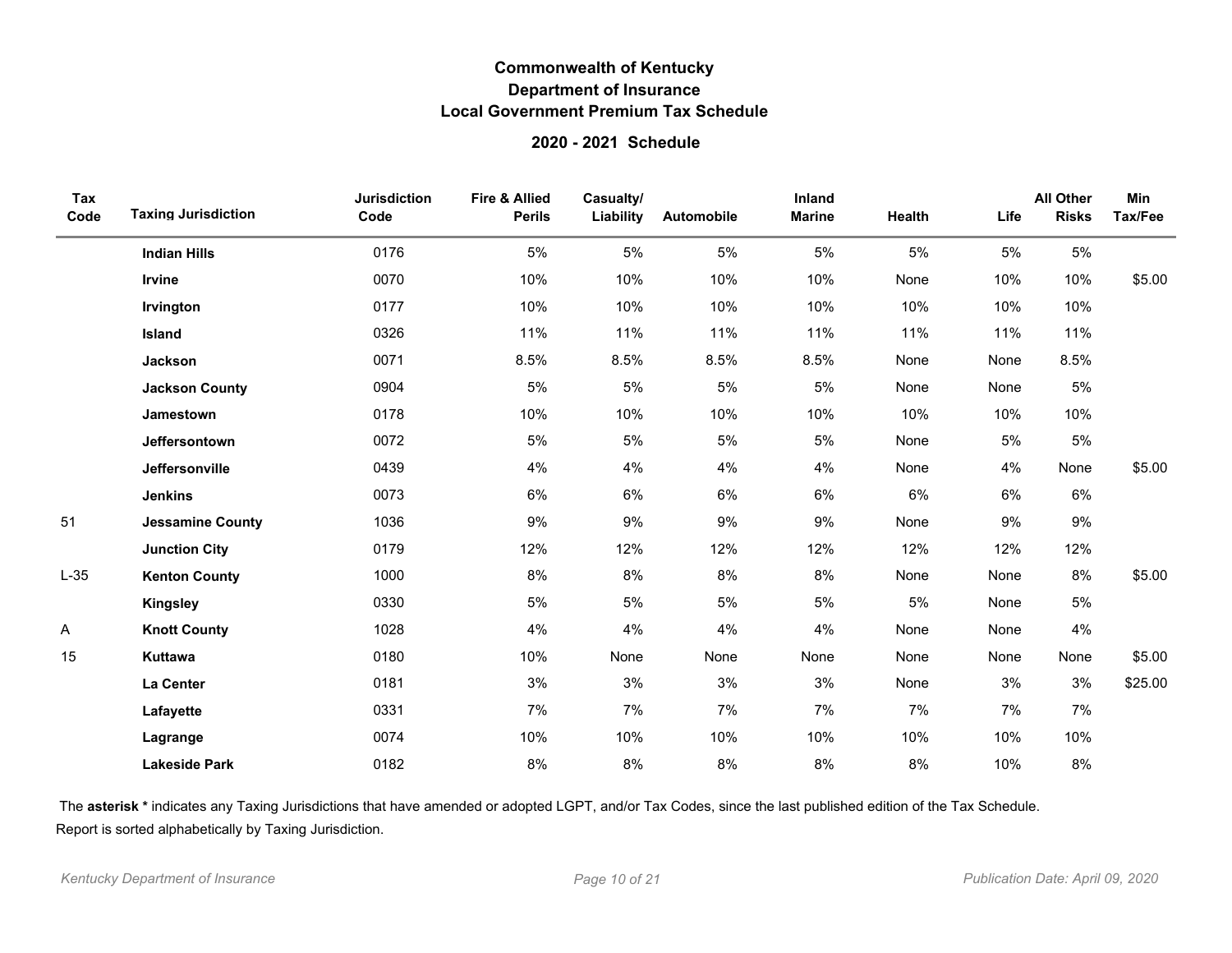### **2020 - 2021 Schedule**

| Tax<br>Code | <b>Taxing Jurisdiction</b>                      | <b>Jurisdiction</b><br>Code | <b>Fire &amp; Allied</b><br><b>Perils</b> | Casualty/<br>Liability | Automobile | Inland<br><b>Marine</b> | Health | Life | <b>All Other</b><br><b>Risks</b> | Min<br>Tax/Fee |
|-------------|-------------------------------------------------|-----------------------------|-------------------------------------------|------------------------|------------|-------------------------|--------|------|----------------------------------|----------------|
|             | Lancaster                                       | 0183                        | 10%                                       | 10%                    | 10%        | 10%                     | 10%    | 10%  | 10%                              |                |
|             | <b>Langdon Place</b>                            | 0332                        | 5%                                        | $5\%$                  | 5%         | $5\%$                   | 5%     | 5%   | 5%                               |                |
| B           | Lawrenceburg                                    | 0075                        | 8%                                        | 8%                     | 8%         | 8%                      | 8%     | 8%   | 8%                               |                |
|             | Lebanon                                         | 0076                        | 10%                                       | 10%                    | 10%        | 10%                     | 10%    | 10%  | 10%                              |                |
| Α           | * Lebanon Junction                              | 0975                        | 5%                                        | 5%                     | 5%         | 5%                      | None   | None | 5%                               |                |
|             | Leitchfield                                     | 0077                        | 8%                                        | 8%                     | 8%         | 8%                      | 8%     | 8%   | 8%                               | \$5.00         |
|             | <b>Lewis County</b>                             | 0917                        | 6%                                        | 6%                     | 6%         | 6%                      | None   | 6%   | 6%                               |                |
| 08          | Lewisburg                                       | 0185                        | 10%                                       | None                   | 5%         | None                    | None   | None | None                             | \$5.00         |
| D           | <b>Lexington-Fayette</b>                        | 0002                        | 5%                                        | 5%                     | 5%         | 5%                      | 5%     | 5%   | 5%                               | \$5.00         |
|             | Liberty                                         | 0187                        | 8%                                        | 8%                     | 8%         | 8%                      | None   | None | 8%                               |                |
|             | Lincolnshire                                    | 0336                        | 5%                                        | 5%                     | 5%         | 5%                      | None   | 5%   | 5%                               |                |
|             | Livermore                                       | 0188                        | 10%                                       | 10%                    | 10%        | 10%                     | 10%    | 10%  | 10%                              |                |
|             | Livingston                                      | 0337                        | 7%                                        | 7%                     | 7%         | 7%                      | 7%     | 7%   | 7%                               |                |
|             | London                                          | 0078                        | 7%                                        | 7%                     | 7%         | 7%                      | 7%     | 7%   | 7%                               | \$5.00         |
|             | Loretto                                         | 0339                        | 3%                                        | 3%                     | 3%         | 3%                      | 3%     | 3%   | 3%                               | \$5.00         |
| 29          | Louisa                                          | 0189                        | 8%                                        | 8%                     | 8%         | 8%                      | 8%     | 8%   | 8%                               | \$25.00        |
| R           | <b>Louisville Urban Services</b><br><b>Dist</b> | 1017                        | 5%                                        | 5%                     | 5%         | 5%                      | 5%     | 5%   | 5%                               |                |
| R           | Louisville-Jefferson                            | 0001                        | 5%                                        | 5%                     | 5%         | 5%                      | None   | 5%   | 5%                               |                |
|             | Loyall                                          | 0190                        | 9.2%                                      | 9.2%                   | 9.2%       | 9.2%                    | 9.2%   | 9.2% | 9.2%                             |                |
|             | Ludlow                                          | 0079                        | 12%                                       | 12%                    | 12%        | 12%                     | 12%    | 12%  | 12%                              |                |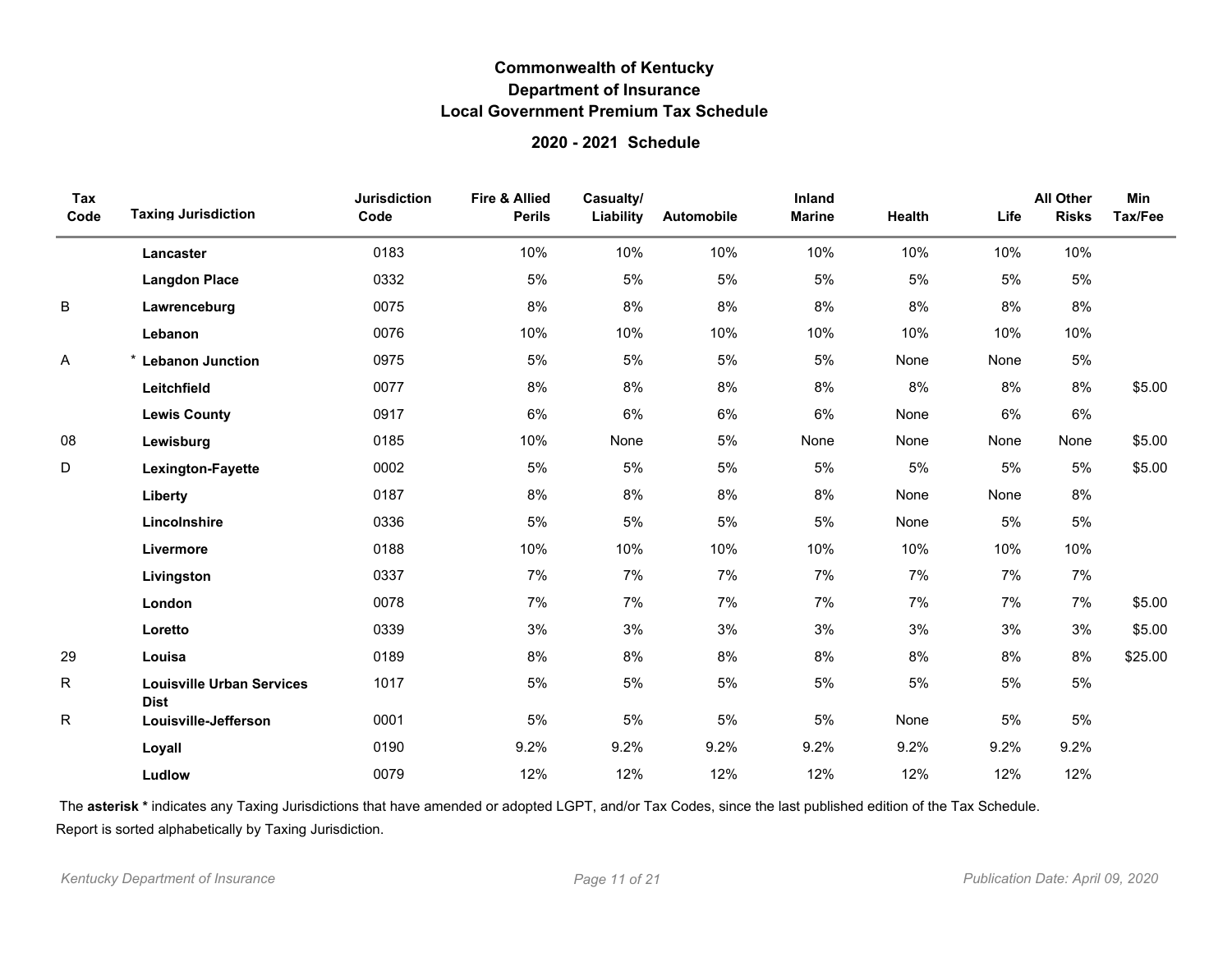### **2020 - 2021 Schedule**

| Tax<br>Code | <b>Taxing Jurisdiction</b> | <b>Jurisdiction</b><br>Code | <b>Fire &amp; Allied</b><br><b>Perils</b> | Casualty/<br>Liability | Automobile | Inland<br><b>Marine</b> | Health | Life  | <b>All Other</b><br><b>Risks</b> | Min<br>Tax/Fee |
|-------------|----------------------------|-----------------------------|-------------------------------------------|------------------------|------------|-------------------------|--------|-------|----------------------------------|----------------|
|             | Lynch                      | 1022                        | 8%                                        | 8%                     | 8%         | 8%                      | 8%     | 8%    | $8\%$                            |                |
| Η           | Lyndon                     | 0080                        | 5%                                        | 5%                     | 5%         | 5%                      | None   | 5%    | 5%                               |                |
|             | Lynnview                   | 0192                        | 5%                                        | 5%                     | 5%         | 5%                      | None   | 5%    | 5%                               |                |
|             | * Madison County           | 1039                        | 5%                                        | 5%                     | 5%         | 5%                      | None   | None  | 5%                               |                |
|             | <b>Madisonville</b>        | 0081                        | 10%                                       | 10%                    | 10%        | 10%                     | None   | 10%   | 10%                              |                |
|             | <b>Manchester</b>          | 0082                        | 4%                                        | 4%                     | 4%         | 4%                      | 4%     | 4%    | 4%                               |                |
|             | <b>Manor Creek</b>         | 0341                        | 5%                                        | 5%                     | 5%         | 5%                      | 5%     | 5%    | $5\%$                            |                |
|             | <b>Marion</b>              | 0083                        | 4%                                        | 4%                     | 4%         | 4%                      | 4%     | 4%    | 4%                               |                |
|             | <b>Martin</b>              | 0084                        | 9%                                        | 9%                     | 9%         | 9%                      | 9%     | 9%    | 9%                               |                |
|             | <b>Maryhill Estates</b>    | 0342                        | 5.75%                                     | 5.75%                  | 5.75%      | 5.75%                   | 5.75%  | 5.75% | 5.75%                            |                |
| 31          | <b>Mason County</b>        | 0930                        | 7%                                        | 7%                     | 7%         | 7%                      | None   | 7%    | 7%                               |                |
|             | <b>Mayfield</b>            | 0021                        | 9%                                        | 9%                     | 9%         | $9\%$                   | 9%     | 9%    | 9%                               | \$5.00         |
|             | <b>Maysville</b>           | 0022                        | 8%                                        | 8%                     | $8\%$      | 8%                      | None   | $8\%$ | 8%                               |                |
|             | <b>Mc Henry</b>            | 0985                        | 5%                                        | 5%                     | 5%         | 5%                      | 5%     | None  | 5%                               |                |
|             | * McCracken Co.            | 1040                        | 4.9%                                      | 4.9%                   | 6.9%       | 4.9%                    | None   | 6.9%  | 4.9%                             |                |
|             | <b>McKee</b>               | 0193                        | 10%                                       | 10%                    | 10%        | 10%                     | 10%    | 10%   | 10%                              |                |
| Α           | <b>Meade County</b>        | 0931                        | 5%                                        | 5%                     | 5%         | 5%                      | None   | 5%    | $5\%$                            |                |
|             | <b>Meadow Vale</b>         | 0194                        | 5%                                        | 5%                     | 5%         | 5%                      | None   | 5%    | 5%                               |                |
|             | <b>Meadowbrook Farm</b>    | 0344                        | 5%                                        | 5%                     | 5%         | 5%                      | 5%     | 5%    | 5%                               |                |
|             | <b>Meadowview Estates</b>  | 0345                        | 5%                                        | 5%                     | 5%         | 5%                      | None   | 5%    | 5%                               |                |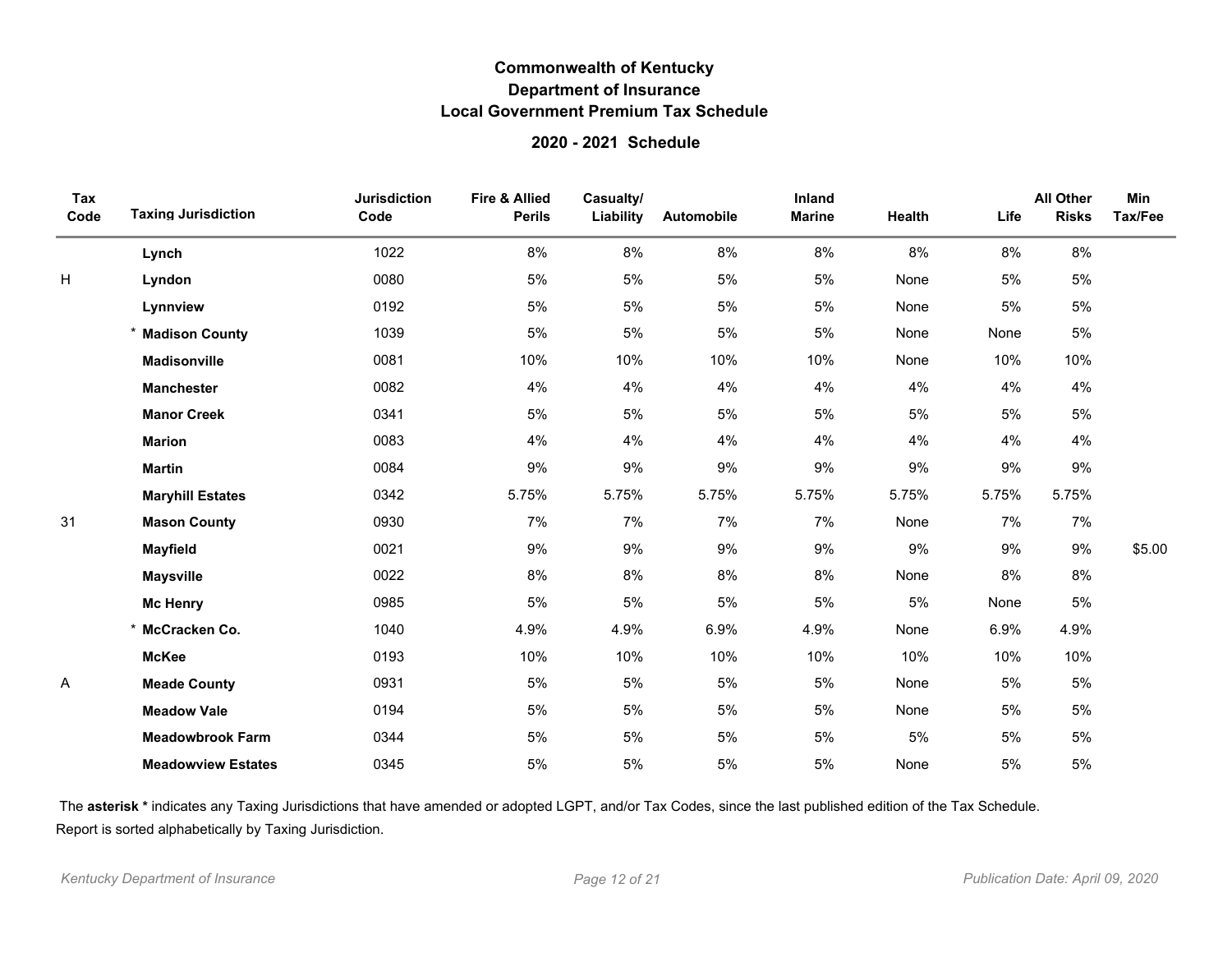### **2020 - 2021 Schedule**

| Tax<br>Code | <b>Taxing Jurisdiction</b> | <b>Jurisdiction</b><br>Code | Fire & Allied<br><b>Perils</b> | Casualty/<br>Liability | Automobile | Inland<br><b>Marine</b> | Health | Life | <b>All Other</b><br><b>Risks</b> | <b>Min</b><br>Tax/Fee |
|-------------|----------------------------|-----------------------------|--------------------------------|------------------------|------------|-------------------------|--------|------|----------------------------------|-----------------------|
|             | <b>Melbourne</b>           | 0346                        | 10%                            | 10%                    | 10%        | 10%                     | 10%    | 10%  | 10%                              | \$5.00                |
| Α           | <b>Menifee County</b>      | 0932                        | 6%                             | 6%                     | 6%         | 6%                      | None   | None | 6%                               |                       |
|             | <b>Mentor</b>              | 0347                        | 10%                            | 10%                    | 10%        | 10%                     | None   | 10%  | 10%                              |                       |
|             | <b>Middlesboro</b>         | 0023                        | 3%                             | 3%                     | 3%         | 3%                      | 3%     | 2%   | 3%                               |                       |
|             | Middletown                 | 0085                        | 5%                             | 5%                     | 5%         | 5%                      | None   | 5%   | 5%                               |                       |
|             | <b>Midway</b>              | 0195                        | 5%                             | 5%                     | 5%         | 5%                      | 5%     | 5%   | 5%                               |                       |
| 32          | Millersburg                | 0196                        | 12%                            | 12%                    | 12%        | 12%                     | 12%    | 12%  | 12%                              | \$5.00                |
| $A-46$      | <b>Milton</b>              | 0348                        | 8%                             | 8%                     | 8%         | 8%                      | 8%     | 8%   | 8%                               |                       |
|             | <b>Mockingbird Valley</b>  | 1016                        | 5%                             | 5%                     | 5%         | 5%                      | 5%     | 5%   | 5%                               |                       |
|             | <b>Monticello</b>          | 0086                        | 6%                             | 6%                     | 6%         | 6%                      | None   | None | 6%                               | \$5.00                |
|             | <b>Morehead</b>            | 0087                        | 7.5%                           | 7.5%                   | 7.5%       | 7.5%                    | 7.5%   | 7.5% | 7.5%                             |                       |
| 23          | <b>Morgan County</b>       | 0937                        | 4.5%                           | 4.5%                   | 4.5%       | 4.5%                    | None   | None | 4.5%                             |                       |
|             | Morganfield                | 0088                        | 7%                             | 7%                     | 7%         | 7%                      | None   | None | 7%                               |                       |
| 15          | Morgantown                 | 0198                        | 8%                             | 8%                     | 8%         | 8%                      | 8%     | 8%   | 8%                               |                       |
|             | <b>Mortons Gap</b>         | 0199                        | 10%                            | 10%                    | 10%        | 10%                     | None   | 10%  | 10%                              |                       |
| 50          | <b>Mount Olivet</b>        | 1027                        | 5%                             | 5%                     | 5%         | 5%                      | None   | None | 5%                               |                       |
|             | <b>Mount Sterling</b>      | 0089                        | 10%                            | 10%                    | 10%        | 10%                     | 10%    | 10%  | 10%                              |                       |
|             | <b>Mount Vernon</b>        | 1010                        | 4%                             | 4%                     | 4%         | 4%                      | 4%     | 4%   | 4%                               |                       |
| Α           | <b>Mount Washington</b>    | 1008                        | 5%                             | 5%                     | 5%         | 5%                      | None   | None | 5%                               |                       |
|             | Muldraugh                  | 0202                        | 9.5%                           | 9.5%                   | 9.5%       | 9.5%                    | 9.5%   | 9.5% | 9.5%                             | \$5.00                |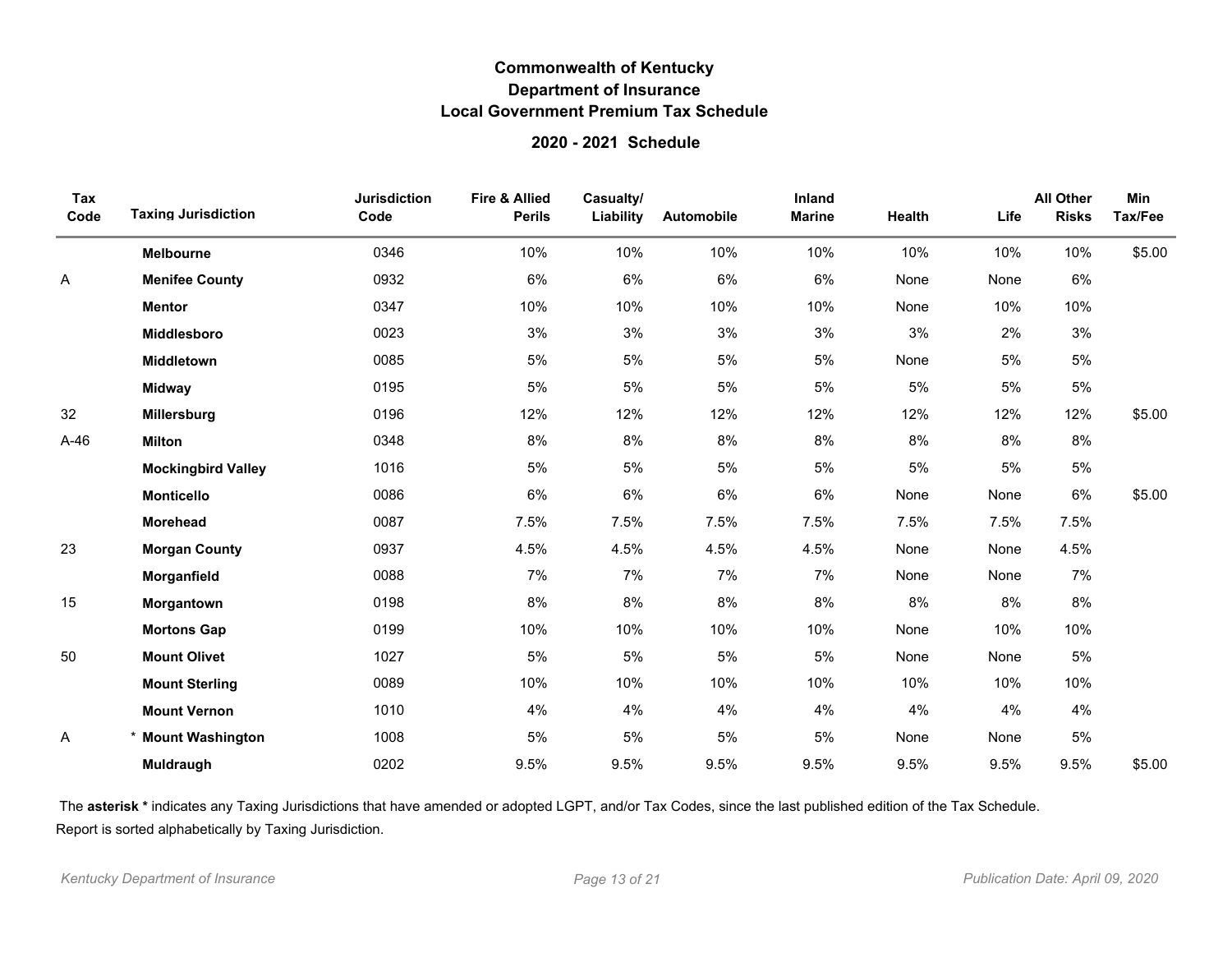### **2020 - 2021 Schedule**

| Tax<br>Code | <b>Taxing Jurisdiction</b>  | <b>Jurisdiction</b><br>Code | Fire & Allied<br><b>Perils</b> | Casualty/<br>Liability | Automobile | Inland<br><b>Marine</b> | Health | Life | <b>All Other</b><br><b>Risks</b> | Min<br>Tax/Fee |
|-------------|-----------------------------|-----------------------------|--------------------------------|------------------------|------------|-------------------------|--------|------|----------------------------------|----------------|
|             | <b>Munfordville</b>         | 0203                        | 9.2%                           | 9.2%                   | 9.2%       | 9.2%                    | 9.2%   | 9.2% | 9.2%                             |                |
|             | <b>Murray</b>               | 0024                        | 7.25%                          | 7.25%                  | 7.25%      | 7.25%                   | None   | None | 7.25%                            |                |
|             | <b>Murray Hill</b>          | 0446                        | 5%                             | 5%                     | 5%         | 5%                      | None   | 5%   | 5%                               |                |
|             | <b>Nebo</b>                 | 0352                        | 10%                            | 10%                    | 10%        | 10%                     | None   | 10%  | 10%                              |                |
| 40          | <b>New Castle</b>           | 0353                        | 12%                            | 12%                    | 12%        | 12%                     | None   | 12%  | 12%                              |                |
| 02          | <b>New Haven</b>            | 0354                        | 8%                             | 8%                     | 8%         | 8%                      | None   | None | 8%                               | \$5.00         |
|             | <b>Newport</b>              | 0007                        | 15%                            | 15%                    | 15%        | 10%                     | 15%    | 10%  | 10%                              |                |
|             | <b>Nicholas County</b>      | 1038                        | 3%                             | 3%                     | 5%         | 5%                      | None   | None | 5%                               |                |
|             | Nicholasville               | 0025                        | 10%                            | 10%                    | 10%        | 10%                     | None   | 10%  | 10%                              |                |
|             | <b>Norbourne Estates</b>    | 0355                        | 5%                             | 5%                     | 5%         | 5%                      | None   | 5%   | 5%                               |                |
|             | <b>North Middletown</b>     | 0206                        | 9%                             | 9%                     | 9%         | 9%                      | 9%     | 9%   | 9%                               |                |
|             | Northfield                  | 0205                        | 5%                             | 5%                     | 5%         | 5%                      | None   | 5%   | 5%                               |                |
|             | <b>Nortonville</b>          | 0207                        | 10%                            | 10%                    | 10%        | 10%                     | None   | 10%  | 10%                              |                |
|             | Norwood                     | 0356                        | 5%                             | 5%                     | 5%         | 5%                      | None   | 5%   | 5%                               |                |
|             | <b>Oak Grove</b>            | 0208                        | 10%                            | 10%                    | 10%        | 10%                     | 10%    | 10%  | 10%                              |                |
|             | <b>Oakland</b>              | 0357                        | 5%                             | 5%                     | 5%         | 5%                      | None   | None | 5%                               |                |
|             | <b>Old Brownsboro Place</b> | 0443                        | 5%                             | 5%                     | 5%         | 5%                      | None   | 5%   | 5%                               |                |
|             | <b>Oldham County</b>        | 0942                        | 10%                            | 10%                    | 10%        | 10%                     | None   | 10%  | 10%                              |                |
| 26          | <b>Olive Hill</b>           | 0091                        | 9%                             | 9%                     | 9%         | 9%                      | None   | None | 9%                               | \$5.00         |
|             | <b>Orchard Grass Hills</b>  | 0358                        | 10%                            | 10%                    | 10%        | 10%                     | 10%    | 10%  | 10%                              |                |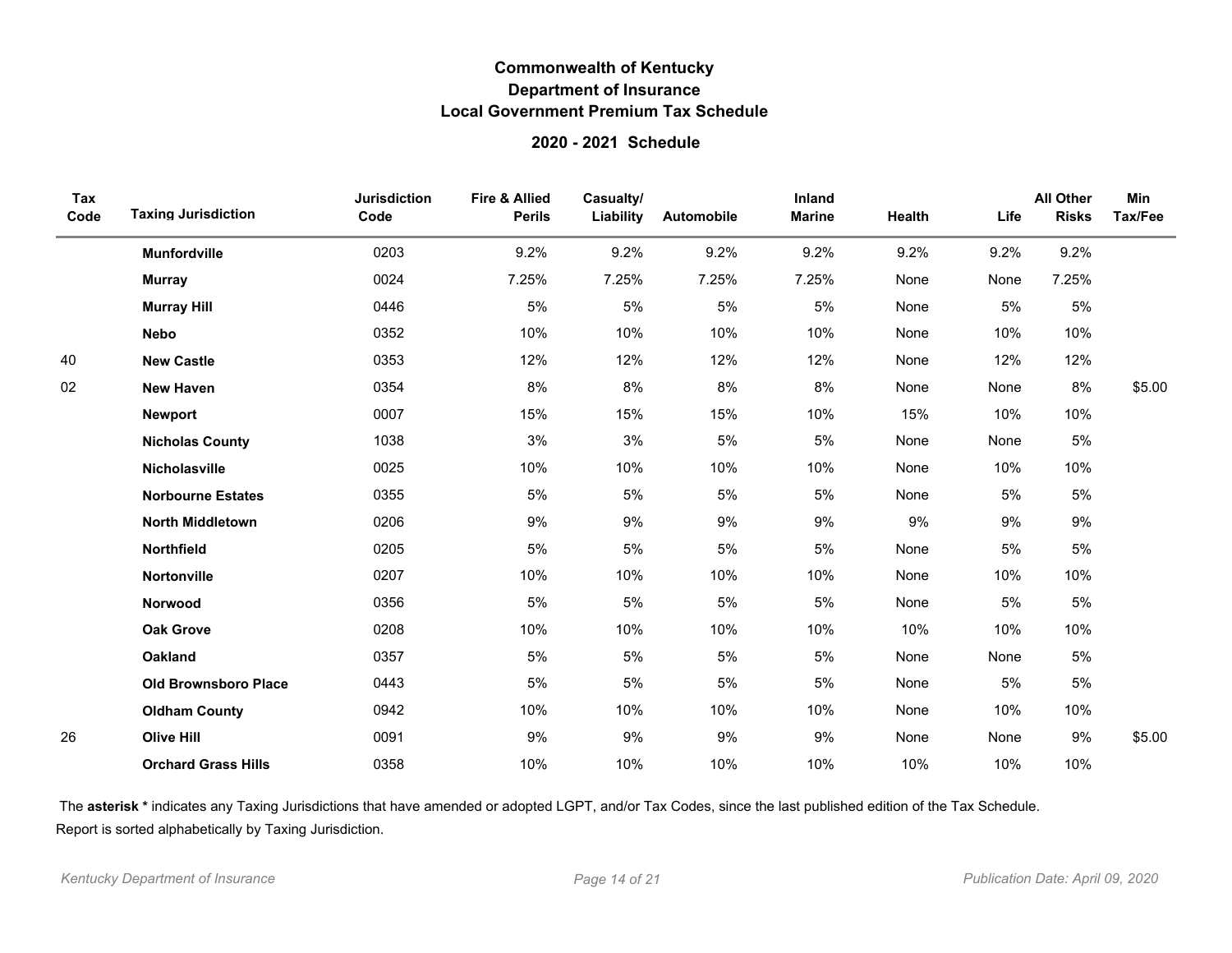### **2020 - 2021 Schedule**

| Tax<br>Code | <b>Taxing Jurisdiction</b> | <b>Jurisdiction</b><br>Code | <b>Fire &amp; Allied</b><br><b>Perils</b> | Casualty/<br>Liability | Automobile | Inland<br><b>Marine</b> | Health | Life | <b>All Other</b><br><b>Risks</b> | Min<br>Tax/Fee |
|-------------|----------------------------|-----------------------------|-------------------------------------------|------------------------|------------|-------------------------|--------|------|----------------------------------|----------------|
| $Q-18$      | <b>Owen County</b>         | 0943                        | 7.5%                                      | 7.5%                   | 7.5%       | 7.5%                    | None   | None | 7.5%                             |                |
|             | Owensboro                  | 0008                        | 10%                                       | 10%                    | 10%        | 10%                     | 4%     | 10%  | 10%                              |                |
|             | Owingsville                | 0092                        | 8%                                        | 8%                     | 8%         | 8%                      | None   | 8%   | None                             | \$5.00         |
|             | <b>Owsley County</b>       | 0944                        | 7%                                        | 7%                     | 7%         | 7%                      | None   | None | 7%                               |                |
|             | Paducah                    | 0009                        | 7%                                        | 7%                     | 7%         | 7%                      | 7%     | 7%   | 7%                               |                |
| 25          | <b>Paintsville</b>         | 0093                        | 8%                                        | 8%                     | $8\%$      | 8%                      | None   | None | None                             |                |
|             | <b>Paris</b>               | 0026                        | 10%                                       | 10%                    | 10%        | 10%                     | 10%    | 10%  | 10%                              |                |
|             | <b>Park City</b>           | 0360                        | 8%                                        | 8%                     | 8%         | 8%                      | 8%     | 8%   | 8%                               |                |
| G           | <b>Park Hills</b>          | 0094                        | 10%                                       | 10%                    | 10%        | 10%                     | 10%    | 10%  | 10%                              |                |
|             | <b>Parkway Village</b>     | 0361                        | 5%                                        | 5%                     | 5%         | 5%                      | 5%     | 5%   | 5%                               |                |
|             | Pembroke                   | 0362                        | 5.5%                                      | 5.5%                   | 5.5%       | 5.5%                    | 5.5%   | 5.5% | 5.5%                             |                |
|             | Perryville                 | 0210                        | 10%                                       | 10%                    | 10%        | 10%                     | None   | 10%  | None                             | \$5.00         |
| 06          | <b>Pewee Valley</b>        | 0211                        | 10%                                       | 10%                    | 10%        | 10%                     | 10%    | 10%  | 10%                              |                |
|             | <b>Pineville</b>           | 0096                        | 8%                                        | 8%                     | 8%         | 8%                      | 8%     | 8%   | 8%                               |                |
| Α           | <b>Pioneer Village</b>     | 0441                        | 5%                                        | 5%                     | 5%         | 5%                      | None   | None | 5%                               |                |
|             | <b>Plantation</b>          | 0212                        | 5%                                        | 5%                     | 5%         | 5%                      | 5%     | 5%   | 5%                               |                |
|             | Pleasureville              | 0367                        | 10%                                       | 10%                    | 10%        | 10%                     | 10%    | 10%  | 10%                              | \$5.00         |
|             | <b>Plum Springs</b>        | 0368                        | 5%                                        | 5%                     | 5%         | 5%                      | None   | None | 5%                               |                |
| 03          | <b>Powderly</b>            | 0370                        | 9%                                        | 9%                     | 9%         | 9%                      | 9%     | 9%   | 9%                               |                |
|             | <b>Powell County</b>       | 1013                        | 5%                                        | 5%                     | 5%         | 5%                      | None   | 5%   | 5%                               |                |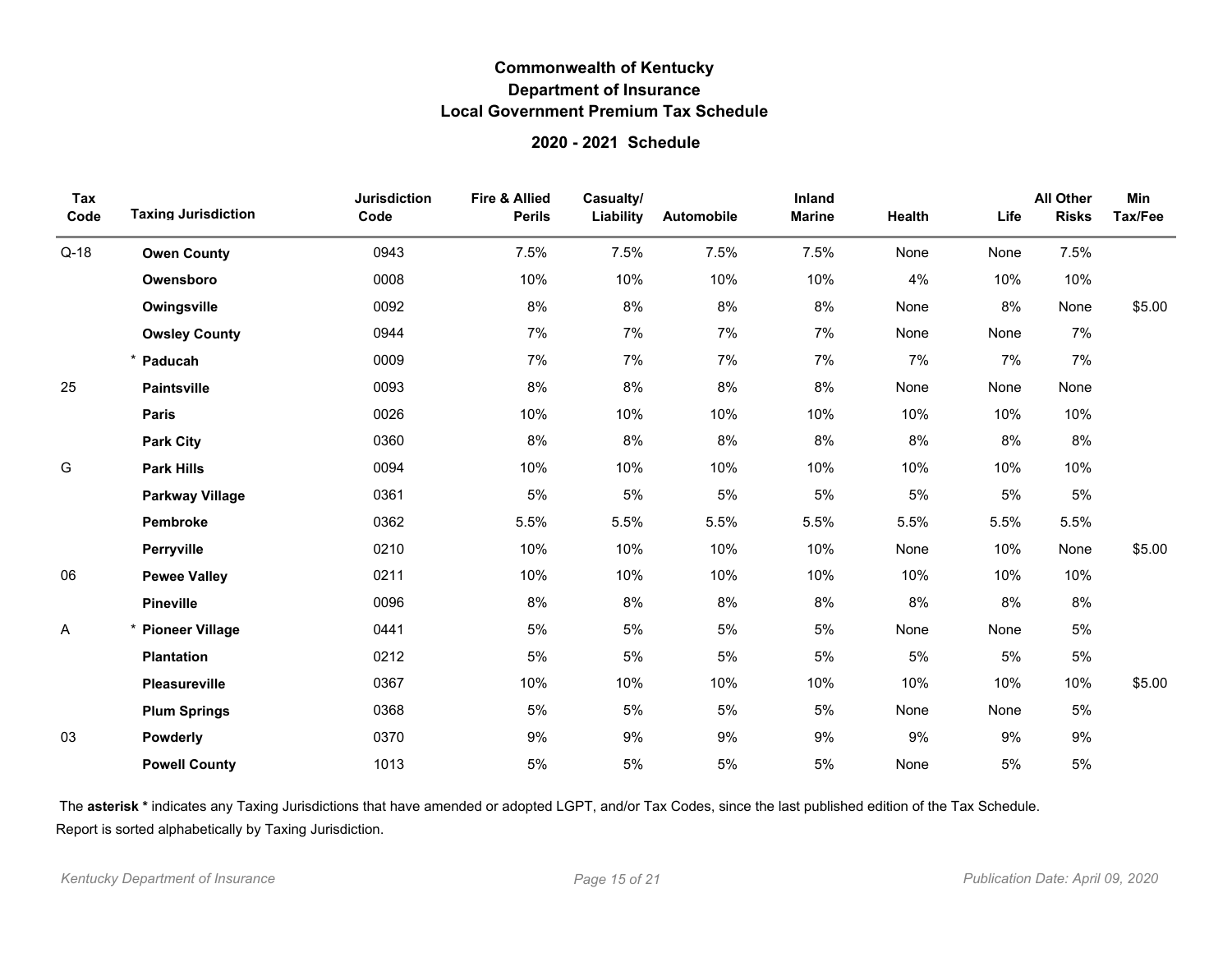### **2020 - 2021 Schedule**

| Tax<br>Code | <b>Taxing Jurisdiction</b> | <b>Jurisdiction</b><br>Code | <b>Fire &amp; Allied</b><br><b>Perils</b> | Casualty/<br>Liability | Automobile | Inland<br><b>Marine</b> | Health | Life | <b>All Other</b><br><b>Risks</b> | <b>Min</b><br>Tax/Fee |
|-------------|----------------------------|-----------------------------|-------------------------------------------|------------------------|------------|-------------------------|--------|------|----------------------------------|-----------------------|
| Α           | Prestonsburg               | 0097                        | 8%                                        | 8%                     | 8%         | 8%                      | 8%     | None | 8%                               |                       |
|             | Prestonville               | 0371                        | 6%                                        | 6%                     | 6%         | 6%                      | 6%     | 6%   | 6%                               |                       |
|             | <b>Princeton</b>           | 0098                        | 8%                                        | 8%                     | 8%         | 8%                      | 8%     | 8%   | 8%                               |                       |
|             | <b>Prospect</b>            | 0213                        | 7%                                        | 7%                     | 7%         | 7%                      | 7%     | 5%   | 7%                               |                       |
|             | Providence                 | 0099                        | 7.5%                                      | 7.5%                   | 7.5%       | 7.5%                    | None   | None | 7.5%                             |                       |
| $C-A$       | <b>Pulaski County</b>      | 0949                        | 5.5%                                      | 5.5%                   | 5.5%       | 5.5%                    | None   | 5.5% | 5.5%                             | \$5.00                |
|             | Raceland                   | 0214                        | 12%                                       | 12%                    | 12%        | 12%                     | 12%    | 12%  | 12%                              |                       |
| 33          | Radcliff                   | 0100                        | 11%                                       | 11%                    | 11%        | 11%                     | None   | None | 11%                              |                       |
|             | Ravenna                    | 0215                        | 10%                                       | 10%                    | 10%        | 10%                     | 10%    | 10%  | 10%                              |                       |
|             | Richlawn                   | 0372                        | 5%                                        | 5%                     | 5%         | 5%                      | None   | 5%   | 5%                               |                       |
| F           | Richmond                   | 0010                        | 8%                                        | 8%                     | 8%         | 8%                      | 8%     | 8%   | 8%                               |                       |
|             | <b>River Bluff</b>         | 0457                        | 10%                                       | 10%                    | 10%        | 10%                     | None   | 10%  | 10%                              |                       |
|             | Riverwood                  | 0374                        | 5%                                        | $5\%$                  | 5%         | 5%                      | None   | 5%   | 5%                               |                       |
| Α           | <b>Robards</b>             | 0461                        | 8%                                        | 8%                     | 8%         | 8%                      | 8%     | 8%   | 8%                               |                       |
| 42          | <b>Robertson County</b>    | 1024                        | 5%                                        | 5%                     | 5%         | 5%                      | None   | None | 5%                               |                       |
|             | <b>Rockcastle County</b>   | 0951                        | 4%                                        | 4%                     | 4%         | 4%                      | None   | None | 4%                               |                       |
|             | Rockport                   | 0377                        | 6%                                        | 6%                     | 6%         | 6%                      | $6\%$  | 6%   | 6%                               |                       |
|             | <b>Rolling Fields</b>      | 0378                        | 5%                                        | 5%                     | 5%         | 5%                      | None   | 5%   | $5\%$                            |                       |
|             | <b>Rolling Hills</b>       | 0216                        | 5%                                        | 5%                     | 5%         | 5%                      | 5%     | 5%   | $5\%$                            |                       |
|             | <b>Russell Springs</b>     | 0217                        | 10%                                       | 10%                    | 10%        | 10%                     | 10%    | 10%  | 10%                              |                       |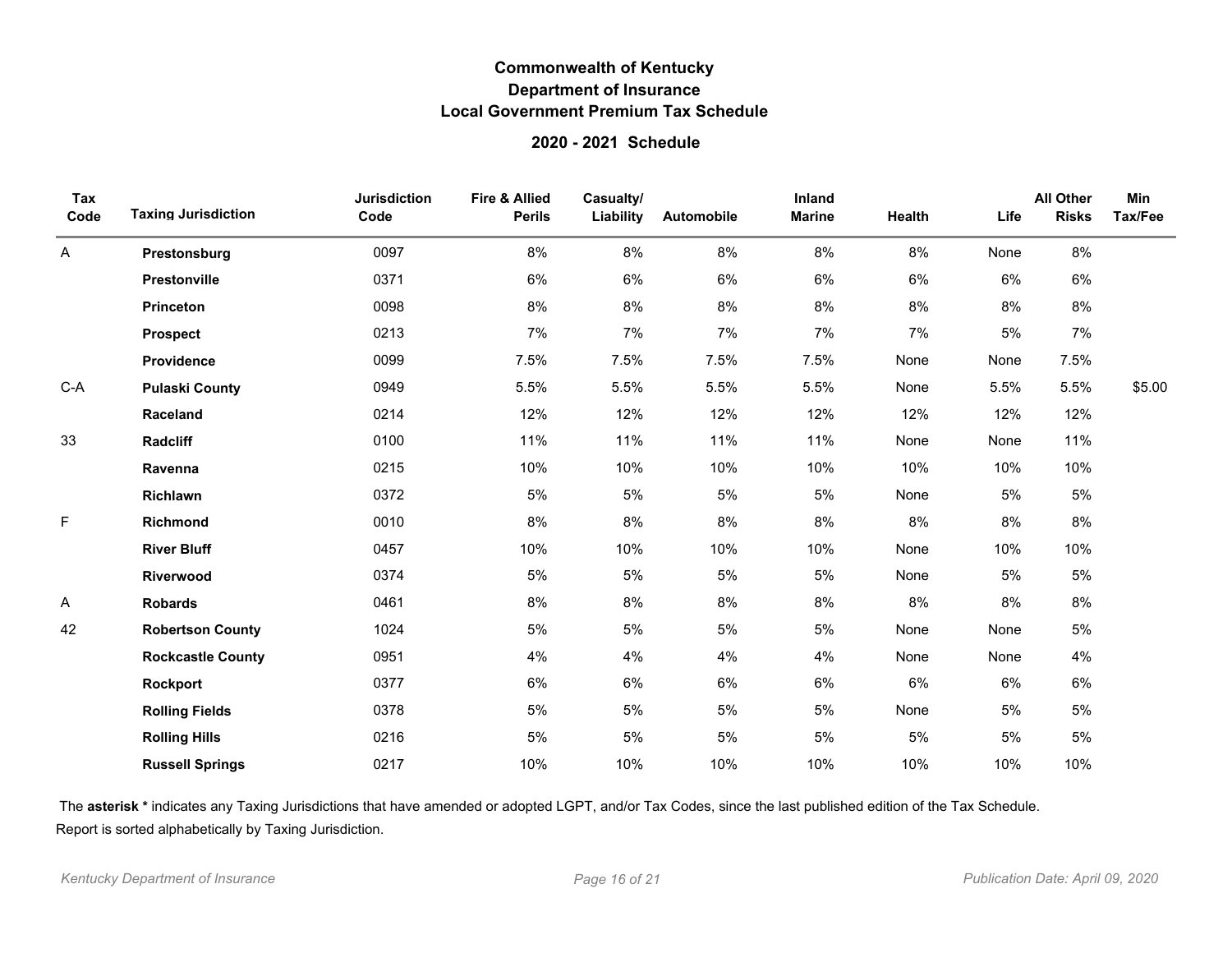### **2020 - 2021 Schedule**

| Tax<br>Code | <b>Taxing Jurisdiction</b> | <b>Jurisdiction</b><br>Code | Fire & Allied<br><b>Perils</b> | Casualty/<br>Liability | Automobile | Inland<br><b>Marine</b> | Health | Life | <b>All Other</b><br><b>Risks</b> | <b>Min</b><br>Tax/Fee |
|-------------|----------------------------|-----------------------------|--------------------------------|------------------------|------------|-------------------------|--------|------|----------------------------------|-----------------------|
| 39          | <b>Russellville</b>        | 1009                        | 7%                             | 7%                     | 7%         | 7%                      | None   | None | 7%                               |                       |
|             | <b>Ryland Heights</b>      | 0971                        | 7%                             | 7%                     | 7%         | 7%                      | 7%     | 7%   | 7%                               |                       |
|             | <b>Sacramento</b>          | 0382                        | 8%                             | 8%                     | 8%         | $8\%$                   | $8\%$  | 8%   | 8%                               |                       |
|             | <b>Sadieville</b>          | 0440                        | 10%                            | 10%                    | 10%        | 10%                     | 10%    | 10%  | 10%                              | \$5.00                |
| 10          | <b>Salyersville</b>        | 0105                        | $8\%$                          | 8%                     | 8%         | 8%                      | None   | None | None                             |                       |
|             | <b>Sanders</b>             | 1033                        | 5%                             | 5%                     | 5%         | 5%                      | 5%     | 5%   | 5%                               |                       |
|             | <b>Sandy Hook</b>          | 0218                        | 9%                             | 9%                     | $9\%$      | 9%                      | $9\%$  | 9%   | 9%                               |                       |
| Α           | <b>Science Hill</b>        | 0387                        | 5%                             | 5%                     | 5%         | 5%                      | 5%     | 5%   | 5%                               |                       |
|             | <b>Scottsville</b>         | 0106                        | 7%                             | 7%                     | 7%         | 7%                      | 7%     | 7%   | 7%                               |                       |
|             | <b>Sebree</b>              | 0219                        | 7%                             | 7%                     | 7%         | 7%                      | 7%     | 7%   | 7%                               | \$5.00                |
|             | <b>Seneca Gardens</b>      | 0390                        | 5%                             | 5%                     | 5%         | 5%                      | 5%     | 5%   | $5\%$                            |                       |
|             | Shelbyville                | 0107                        | 5%                             | 5%                     | 5%         | 5%                      | 5%     | 5%   | $5\%$                            |                       |
| Α           | Shepherdsville             | 0986                        | 5%                             | $5\%$                  | 5%         | 5%                      | None   | None | 5%                               |                       |
|             | <b>Shively</b>             | 0027                        | 10%                            | 10%                    | 10%        | 10%                     | None   | 10%  | 10%                              |                       |
|             | <b>Silver Grove</b>        | 0220                        | 10%                            | 10%                    | 10%        | 10%                     | None   | 10%  | 10%                              |                       |
|             | Simpsonville               | 0997                        | 5%                             | 5%                     | 5%         | 5%                      | 5%     | 5%   | 5%                               |                       |
|             | <b>Slaughters</b>          | 0393                        | 5%                             | $5\%$                  | 5%         | 5%                      | 5%     | 5%   | $5\%$                            |                       |
|             | <b>Smithfield</b>          | 0972                        | 6.5%                           | 6.5%                   | 6.5%       | 6.5%                    | None   | 6.5% | 6.5%                             |                       |
|             | <b>Smithland</b>           | 0395                        | 6%                             | 6%                     | 6%         | None                    | None   | None | None                             |                       |
|             | <b>Smiths Grove</b>        | 0396                        | 7%                             | 7%                     | 7%         | 7%                      | 5%     | 7%   | 7%                               |                       |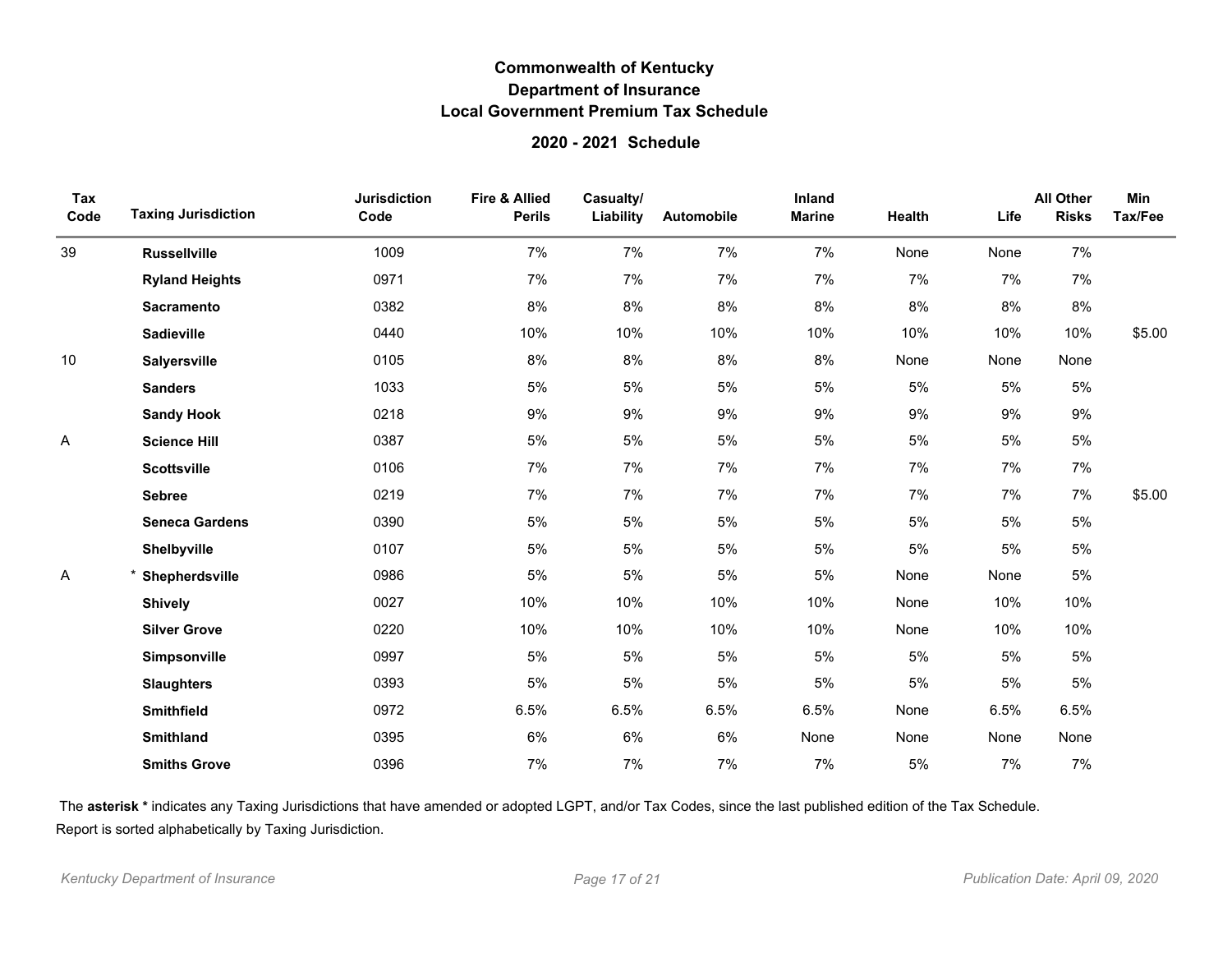### **2020 - 2021 Schedule**

| Tax<br>Code | <b>Taxing Jurisdiction</b> | <b>Jurisdiction</b><br>Code | <b>Fire &amp; Allied</b><br><b>Perils</b> | Casualty/<br>Liability | Automobile | Inland<br><b>Marine</b> | Health | Life  | <b>All Other</b><br><b>Risks</b> | Min<br>Tax/Fee |
|-------------|----------------------------|-----------------------------|-------------------------------------------|------------------------|------------|-------------------------|--------|-------|----------------------------------|----------------|
|             | <b>Somerset</b>            | 0028                        | 6%                                        | 6%                     | 6%         | 6%                      | 6%     | 6%    | 6%                               | \$5.00         |
|             | <b>South Shore</b>         | 0400                        | 6%                                        | $6\%$                  | 6%         | 6%                      | None   | None  | 6%                               |                |
|             | Southgate                  | 0109                        | 10%                                       | 10%                    | 10%        | 10%                     | None   | None  | 10%                              |                |
|             | <b>Sparta</b>              | 0401                        | 6%                                        | 6%                     | 6%         | 6%                      | None   | 6%    | 6%                               |                |
|             | <b>Spencer County</b>      | 1006                        | 3%                                        | $3%$                   | 3%         | $3%$                    | None   | None  | 3%                               |                |
|             | <b>Spring Valley</b>       | 0445                        | 5%                                        | $5\%$                  | 5%         | 5%                      | None   | 5%    | 5%                               |                |
| B           | Springfield                | 0110                        | 6%                                        | $6\%$                  | 6%         | 6%                      | 6%     | 6%    | 6%                               |                |
| Α           | <b>St. Charles</b>         | 0462                        | 10%                                       | 10%                    | 10%        | 10%                     | None   | None  | 10%                              | \$25.00        |
|             | <b>St. Matthews</b>        | 0463                        | 5%                                        | $5\%$                  | 5%         | 5%                      | 5%     | 5%    | $5\%$                            |                |
|             | St. Regis Park             | 0104                        | 5%                                        | $5\%$                  | 5%         | 5%                      | None   | 5%    | $5\%$                            |                |
|             | <b>Stamping Ground</b>     | 0403                        | 6%                                        | 6%                     | 6%         | 6%                      | 6%     | 6%    | 6%                               |                |
|             | <b>Stanford</b>            | 0221                        | 9%                                        | 9%                     | 9%         | $9\%$                   | $9\%$  | 9%    | 9%                               |                |
|             | <b>Stanton</b>             | 0111                        | 5%                                        | $5\%$                  | 5%         | 5%                      | 5%     | 5%    | 5%                               |                |
|             | <b>Strathmoor Manor</b>    | 0405                        | 7%                                        | 7%                     | 7%         | 7%                      | 7%     | 7%    | 7%                               |                |
|             | <b>Strathmoor Village</b>  | 0406                        | 5%                                        | $5\%$                  | 5%         | 5%                      | 5%     | 5%    | 5%                               |                |
|             | <b>Sturgis</b>             | 0112                        | 12%                                       | 12%                    | 12%        | 12%                     | 12%    | 12%   | 12%                              |                |
|             | Sycamore                   | 0456                        | 8%                                        | $8\%$                  | 8%         | 8%                      | None   | $8\%$ | 8%                               |                |
|             | <b>Taylor Mill</b>         | 0113                        | 8%                                        | 8%                     | 8%         | 8%                      | None   | 8%    | 8%                               |                |
|             | <b>Taylorsville</b>        | 0407                        | 7%                                        | 7%                     | 7%         | 7%                      | 7%     | 7%    | 7%                               | \$5.00         |
|             | <b>Ten Broeck</b>          | 0453                        | 5%                                        | 5%                     | 5%         | 5%                      | None   | None  | None                             |                |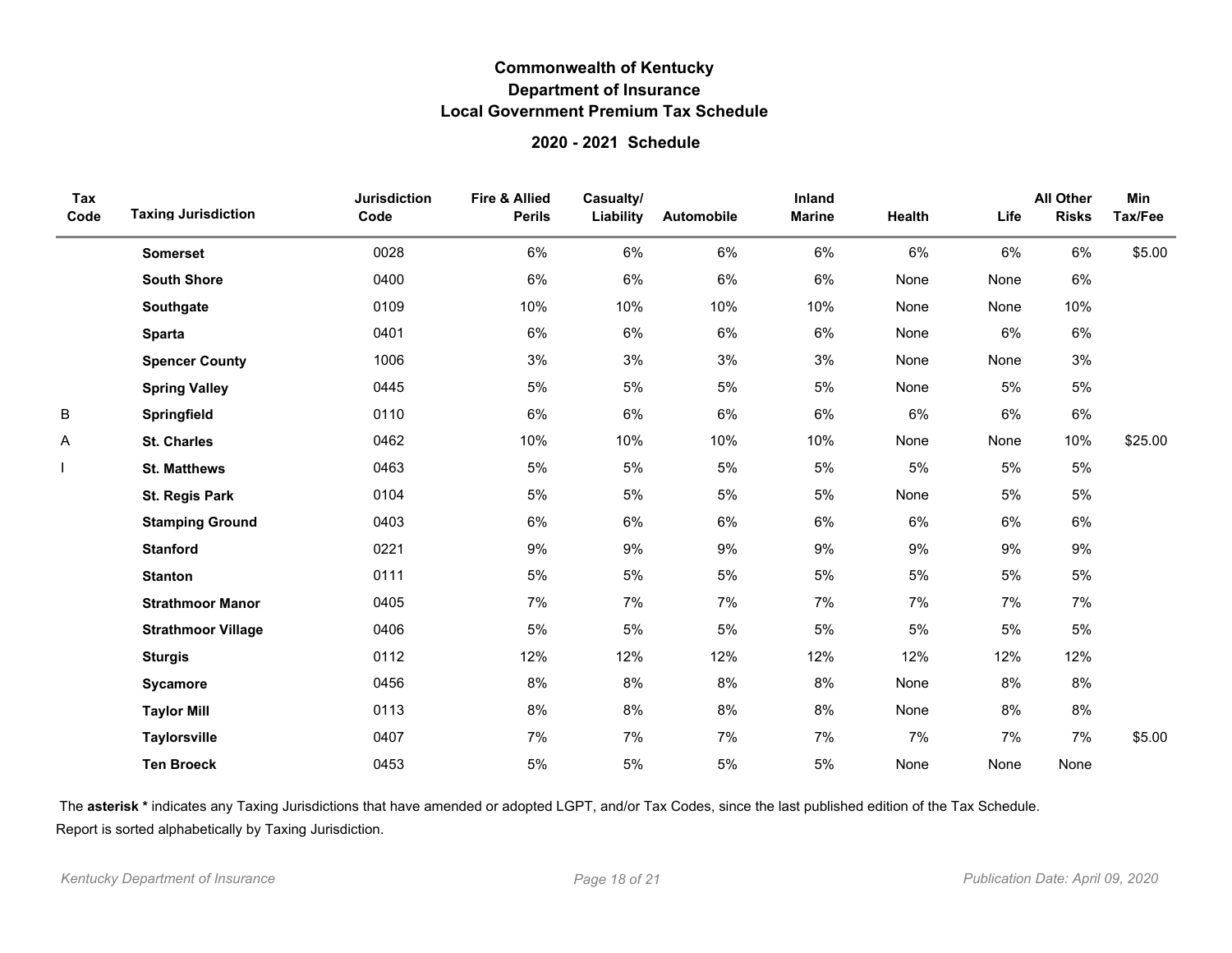### **2020 - 2021 Schedule**

| Tax<br>Code | <b>Taxing Jurisdiction</b> | <b>Jurisdiction</b><br>Code | <b>Fire &amp; Allied</b><br><b>Perils</b> | Casualty/<br>Liability | Automobile | Inland<br><b>Marine</b> | Health | Life | <b>All Other</b><br><b>Risks</b> | <b>Min</b><br>Tax/Fee |
|-------------|----------------------------|-----------------------------|-------------------------------------------|------------------------|------------|-------------------------|--------|------|----------------------------------|-----------------------|
|             | Thornhill                  | 0408                        | 5%                                        | 5%                     | 5%         | 5%                      | None   | 5%   | 5%                               |                       |
| 12          | <b>Todd County</b>         | 1001                        | 6%                                        | 6%                     | 6%         | 6%                      | None   | None | 6%                               |                       |
|             | Tompkinsville              | 0222                        | 5%                                        | 5%                     | 5%         | 5%                      | 5%     | 5%   | 5%                               |                       |
| 28          | <b>Trenton</b>             | 0409                        | 6%                                        | 6%                     | 6%         | 6%                      | None   | 6%   | 6%                               |                       |
|             | <b>Trigg County</b>        | 0960                        | 6%                                        | 6%                     | 6%         | 6%                      | None   | 6%   | 6%                               |                       |
| $A-45$      | <b>Trimble County</b>      | 1023                        | 10%                                       | 10%                    | 10%        | 10%                     | None   | 10%  | 10%                              | \$5.00                |
|             | <b>Uniontown</b>           | 0223                        | 12%                                       | 12%                    | 12%        | 12%                     | None   | None | None                             | \$5.00                |
|             | Vanceburg                  | 1004                        | 6%                                        | 6%                     | 6%         | $6\%$                   | 6%     | None | 6%                               |                       |
|             | <b>Versailles</b>          | 0115                        | 9%                                        | 9%                     | 9%         | 9%                      | 9%     | 9%   | 9%                               |                       |
|             | <b>Vicco</b>               | 0413                        | 5%                                        | 5%                     | 5%         | 5%                      | 5%     | 5%   | 5%                               |                       |
|             | * Villa Hills              | 0116                        | 6%                                        | 6%                     | 6%         | 6%                      | None   | 6%   | 6%                               |                       |
| 20          | <b>Vine Grove</b>          | 0117                        | 10%                                       | 10%                    | 10% or 3%  | 10%                     | None   | None | 10%                              |                       |
|             | Walton                     | 0224                        | 5%                                        | 5%                     | 5%         | 5%                      | 5%     | 5%   | 5%                               |                       |
|             | Warsaw                     | 0225                        | 6%                                        | 6%                     | 6%         | None                    | None   | None | None                             |                       |
| B           | <b>Washington County</b>   | 0964                        | 4%                                        | 4%                     | 4%         | 4%                      | 4%     | 4%   | 4%                               | \$10.00               |
|             | <b>Watterson Park</b>      | 0450                        | 5%                                        | 5%                     | 5%         | 5%                      | None   | 5%   | 5%                               |                       |
|             | Wayland                    | 0419                        | 8%                                        | 8%                     | 8%         | $8\%$                   | $8\%$  | 8%   | 8%                               |                       |
|             | <b>Wayne County</b>        | 0965                        | 5%                                        | 5%                     | 5%         | 5%                      | None   | None | 5%                               |                       |
|             | Wellington                 | 0973                        | 5%                                        | 5%                     | 5%         | 5%                      | 5%     | 5%   | 5%                               |                       |
|             | <b>West Buechel</b>        | 0227                        | 15%                                       | 15%                    | 15%        | 15%                     | 15%    | 15%  | 15%                              |                       |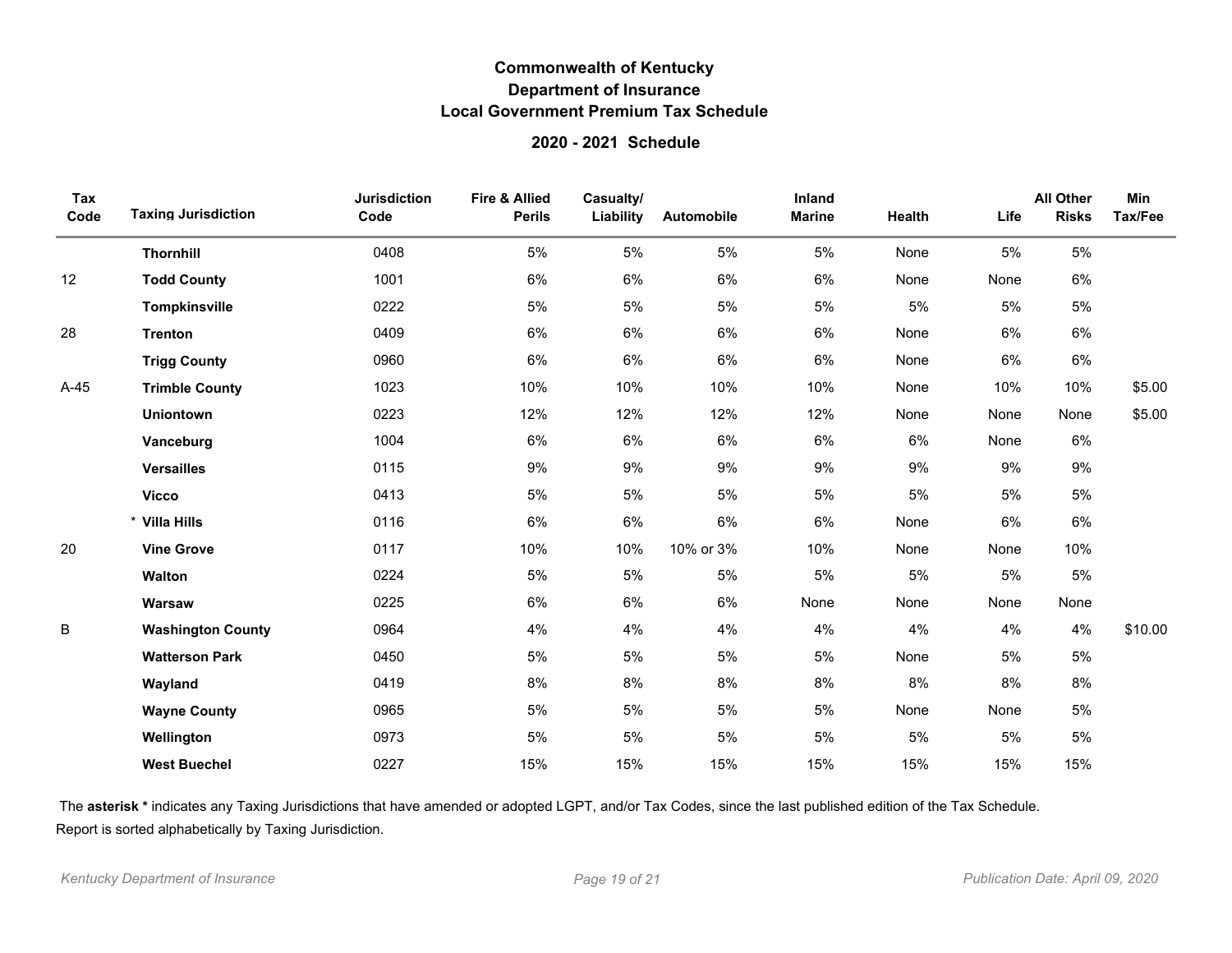### **2020 - 2021 Schedule**

| Tax<br>Code | <b>Taxing Jurisdiction</b> | <b>Jurisdiction</b><br>Code | <b>Fire &amp; Allied</b><br><b>Perils</b> | Casualty/<br>Liability | Automobile | Inland<br><b>Marine</b> | Health | Life | <b>All Other</b><br><b>Risks</b> | <b>Min</b><br>Tax/Fee |
|-------------|----------------------------|-----------------------------|-------------------------------------------|------------------------|------------|-------------------------|--------|------|----------------------------------|-----------------------|
|             | <b>West Liberty</b>        | 0118                        | 10%                                       | 10%                    | 10%        | 10%                     | 10%    | 10%  | 10%                              |                       |
|             | <b>West Point</b>          | 0228                        | 12%                                       | 12%                    | 12%        | 12%                     | None   | 12%  | 12%                              |                       |
|             | Westwood                   | 0421                        | 6%                                        | 6%                     | 6%         | 6%                      | 6%     | 6%   | 6%                               |                       |
|             | Wheatcroft                 | 0422                        | 8%                                        | 8%                     | $8\%$      | 8%                      | None   | None | 8%                               |                       |
| Α           | Wheelwright                | 0423                        | 5%                                        | 5%                     | 5%         | 5%                      | None   | 5%   | $5\%$                            |                       |
| A           | <b>White Plains</b>        | 0425                        | 10%                                       | 10%                    | 10%        | 10%                     | None   | None | 10%                              | \$25.00               |
|             | Whitesburg                 | 0230                        | 5%                                        | 5%                     | 5%         | 5%                      | 5%     | 5%   | 5%                               | \$5.00                |
| 12          | Whitesville                | 0426                        | 8.9%                                      | 8.9%                   | 8.9%       | 8.9%                    | None   | None | None                             |                       |
|             | Wickliffe                  | 0231                        | 6.4%                                      | 6.4%                   | 6.4%       | 6.4%                    | None   | 6.4% | 6.4%                             |                       |
|             | Wilder                     | 0232                        | 10%                                       | 10%                    | 10%        | 10%                     | None   | 10%  | 10%                              |                       |
|             | Wildwood                   | 0427                        | 5%                                        | 5%                     | 5%         | 5%                      | None   | 5%   | $5\%$                            |                       |
|             | Williamsburg               | 0119                        | 6%                                        | 6%                     | 6%         | 6%                      | $6\%$  | 6%   | 6%                               |                       |
|             | Williamstown               | 0233                        | 6.75%                                     | 6.75%                  | 6.75%      | 6.75%                   | None   | None | 6.75%                            |                       |
|             | Wilmore                    | 0120                        | 7%                                        | 7%                     | 7%         | 7%                      | 7%     | 7%   | 7%                               |                       |
|             | * Winchester               | 0029                        | 10%                                       | 10%                    | 10%        | 10%                     | 10%    | 10%  | 10%                              |                       |
|             | <b>Windy Hills</b>         | 0234                        | 5%                                        | 5%                     | 5%         | 5%                      | None   | 5%   | 5%                               |                       |
|             | Wingo                      | 0430                        | 5%                                        | 5%                     | 5%         | 5%                      | None   | None | $5\%$                            |                       |
| 15          | Woodburn                   | 0433                        | 7%                                        | 2%                     | 7%         | 7%                      | 2%     | 2%   | 7%                               |                       |
|             | Woodbury                   | 0459                        | 5%                                        | 5%                     | 5%         | 5%                      | 5%     | 5%   | $5\%$                            |                       |
|             | <b>Woodland Hills</b>      | 0434                        | 8%                                        | 8%                     | 8%         | 8%                      | None   | 8%   | 8%                               |                       |